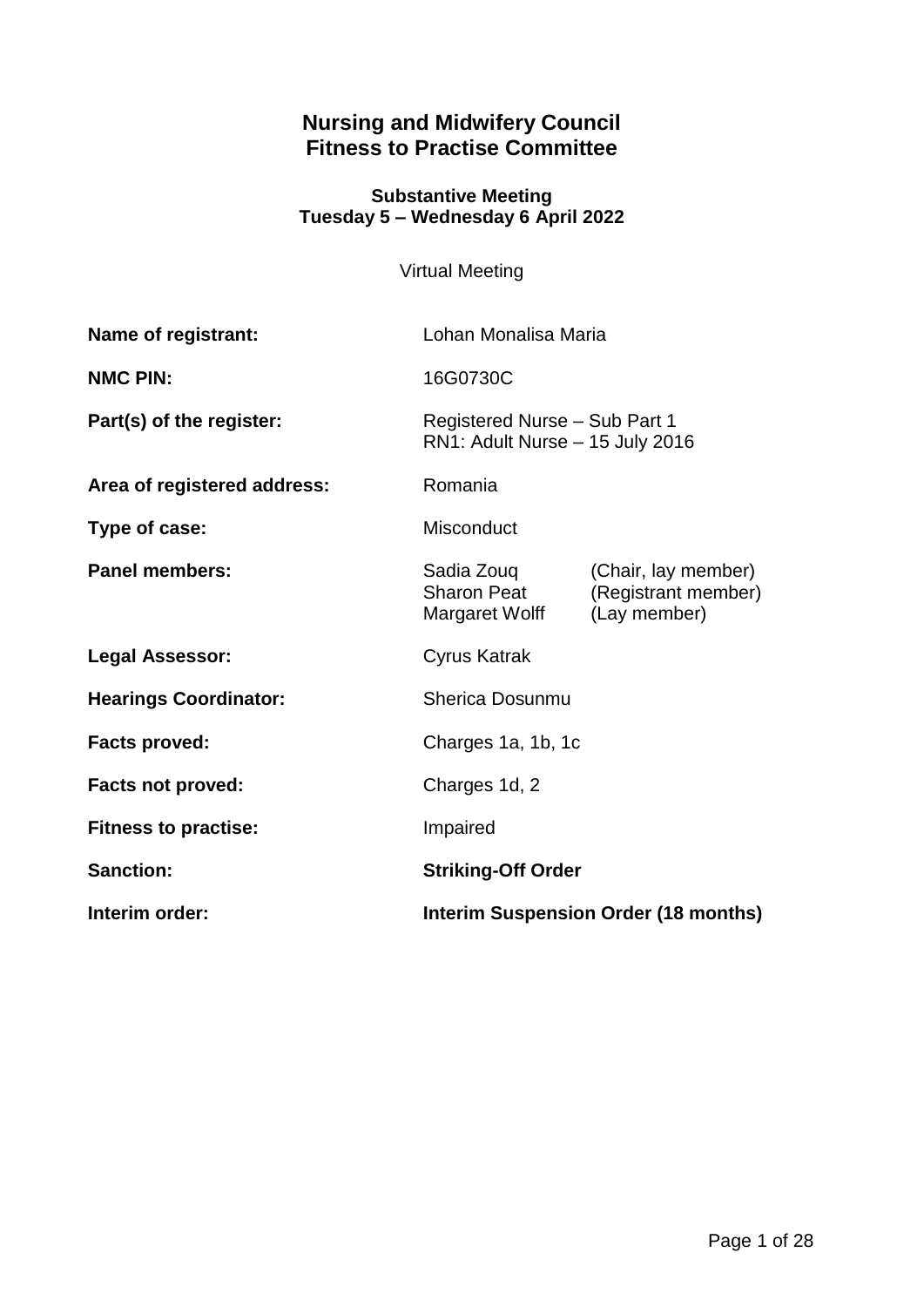# **Decision and reasons on service of Notice of Meeting**

The panel considered whether Ms Monalisa Maria's case was suitable for a substantive meeting or a substantive hearing and concluded that it was appropriate to consider this case at a substantive meeting.

The panel was informed that the Notice of Meeting had been sent to Ms Monalisa Maria's registered email address by secure email on 2 March 2022 and sent to her registered address with recorded delivery by airmail on the same date. The panel had sight of an airmail delivery confirmation.

The panel took into account that the Notice of Meeting provided details of the allegation, all of the evidence related to this matter, and informed Ms Monalisa Maria that this meeting would take place on or after 5 April 2022. Ms Monalisa Maria was also asked to provide comments by using the response form attached to the Notice of Meeting, if she had anything that she wanted the panel to take account of in considering this matter. This response form was not returned by Ms Monalisa Maria.

The panel accepted the advice of the legal assessor.

In the light of all of the information available, the panel was satisfied that Ms Monalisa Maria has been served with notice of this meeting in accordance with the requirements of Rules 11A and 34 of the 'Nursing and Midwifery Council (Fitness to Practise) Rules 2004', as amended (the Rules).

The panel noted that the Rules do not require proof of delivery and that it is the responsibility of a registrant to maintain an effective and up-to-date registered address.

### **Decision and reasons on Rule 19**

In its written submissions, the Nursing and Midwifery Council (NMC) made a request that this case be held entirely in private on the basis that Ms Monalisa Maria's case is subject to an ongoing police investigation. The application was made pursuant to Rule 19 of 'Nursing and Midwifery Council (Fitness to Practise) Rules 2004', as amended (the Rules).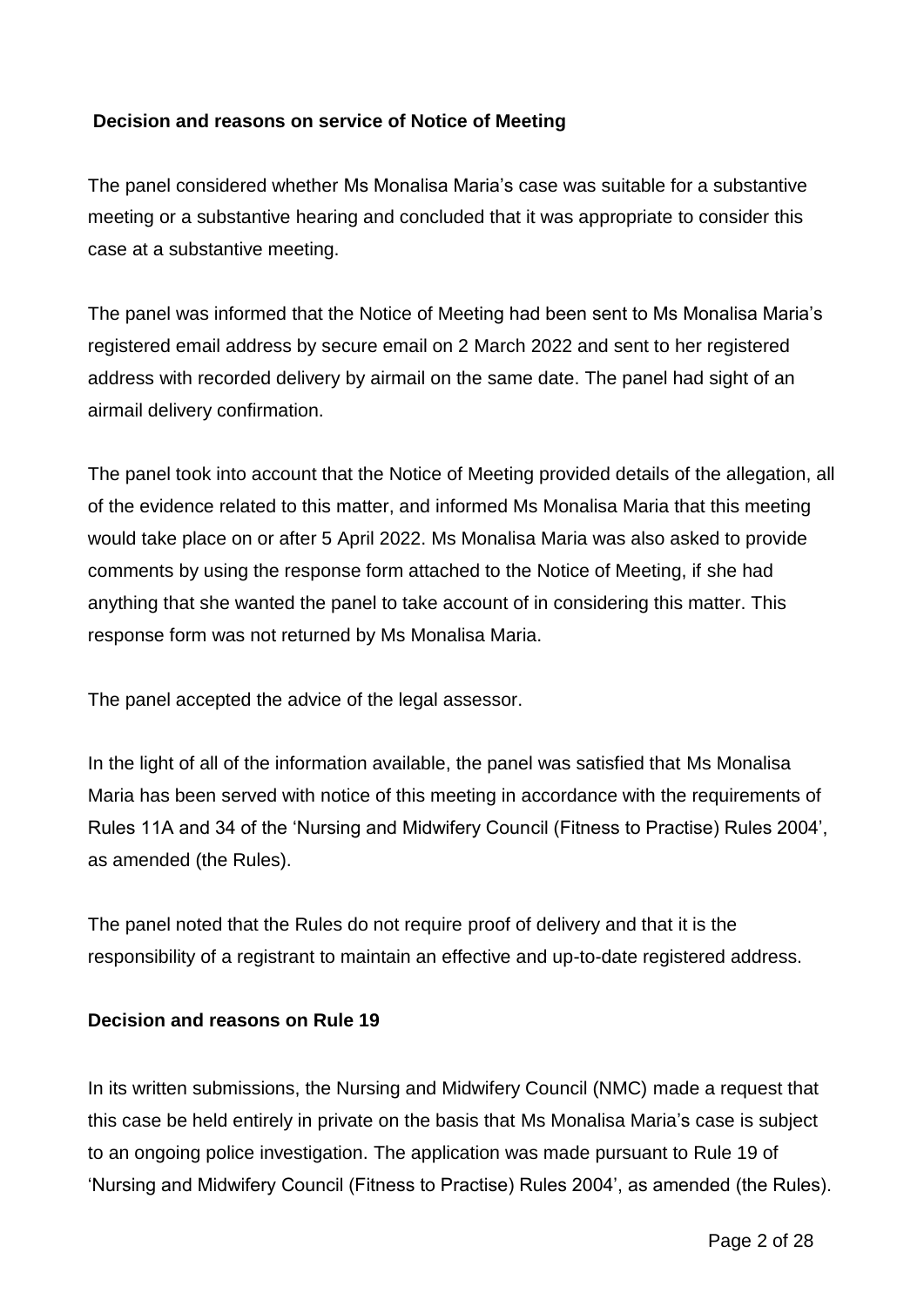The panel accepted the advice of the legal assessor.

In the circumstances of this case, the panel determined to hold the entirety of the meeting in private to avoid risk of prejudice to the ongoing police investigation.

# **Decision and reasons to admit additional evidence**

During the course of the meeting it became apparent that Ms Monalisa Maria's revalidation with the NMC on 26 June 2019, was referred to within the NMC's Statement of Case in relation to charge 2. In its written submissions, the NMC referred to Ms Monalisa Maria's online revalidation as providing confirmation that she expected to have Professional Indemnity Insurance by virtue of her employment contract. However, this was not the case when working at Birch Tree Manor Care Home.

The panel noted that although this was referred to, it was not provided with Ms Monalisa Maria's revalidation submission for 26 June 2019 as evidence to consider.

The panel accepted the advice of the legal assessor.

The panel considered whether it would be appropriate to request Ms Monalisa Maria's revalidation submission. The panel, in making its decision, bore in mind the principles of relevance and fairness. The panel was of the view that Ms Monalisa Maria's declaration in respect of her professional indemnity arrangements, in her revalidation submission would be relevant in the circumstances of this case. In particular, this relates to charge 2, as the charges alleges that Ms Monalisa Maria did not have in place professional indemnity insurance while working at Birch Tree Manor Care Home.

The panel next considered whether it would be fair to request Ms Monalisa Maria's revalidation submission, without causing prejudice. The panel noted that Ms Monalisa Maria was provided with all of the evidence related to this matter, which is evident from the evidence matrix sent to Ms Monalisa Maria in the Notice of Meeting on 2 March 2022. It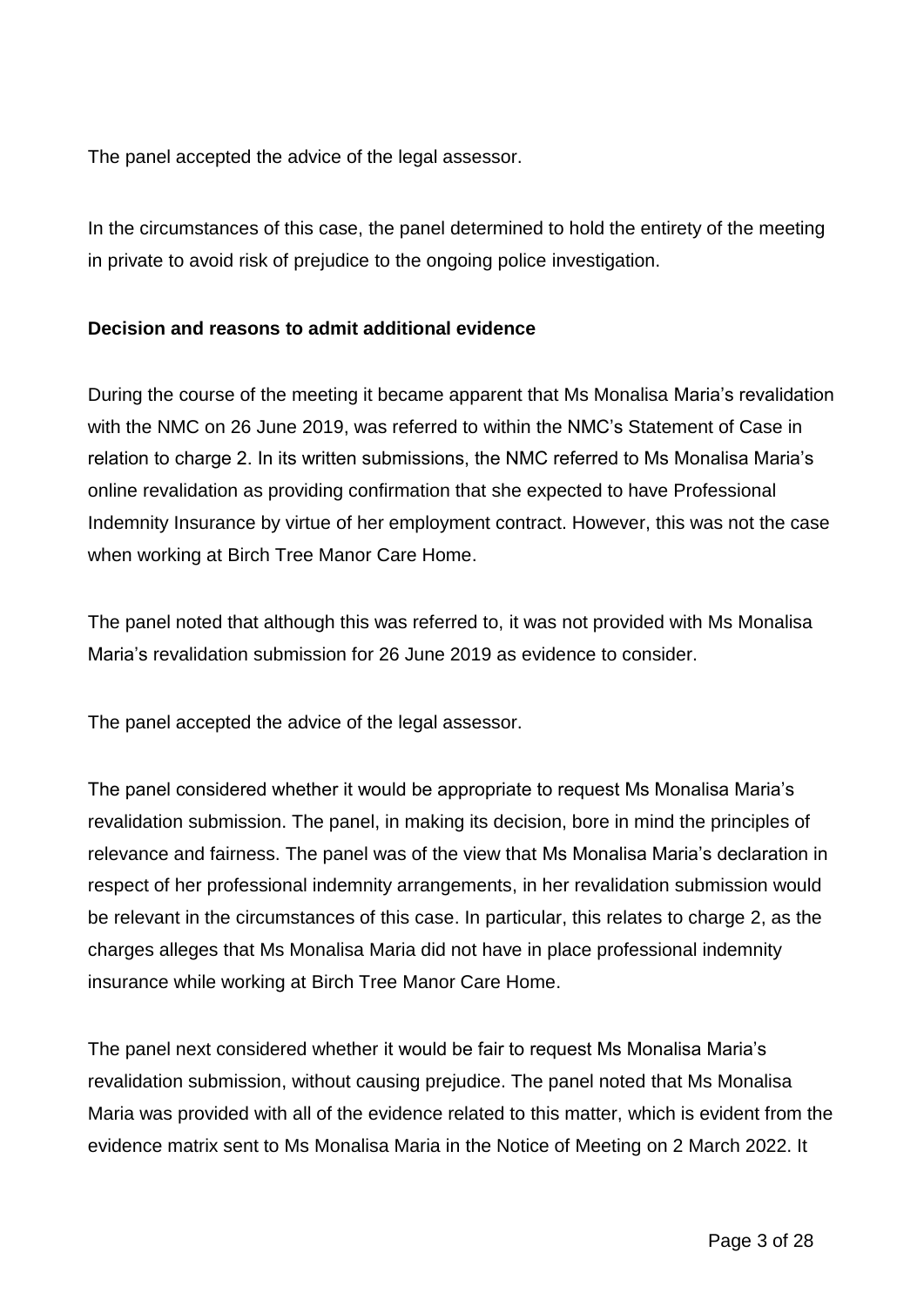also took into account that the online revalidation was completed and submitted by Ms Monalisa Maria, so she would be aware of the content of her revalidation submission.

In these circumstances, the panel determined that it was appropriate to request and admit Ms Monalisa Maria's revalidation submission for 26 June 2019 as evidence, but it would give this evidence the weight that it deemed appropriate once the panel was able to see and evaluate it.

The NMC provided Ms Monalisa Maria's revalidation submission as evidence to be considered in this case.

# **Details of charge**

That you, a registered nurse, on 28 October 2019:

- 1) On 28 October 2019;
	- a) Slapped Resident A on the side of the head.
	- b) Punched Resident A in the back.
	- c) Kicked Resident A in the buttock.
	- d) Left Resident A in soiled clothing.
- 2) Whilst working at Birch Tree Manor Care Home, did not have in place professional indemnity insurance.

AND in light of the above, your fitness to practise is impaired by reason of your misconduct.

# **Background**

The NMC received a referral from Birch Tree Manor Care Home (the Home) on 29 October 2019. Ms Monalisa Maria commenced employment at the Home on 26 September 2016. At the time of the concerns raised in the referral, Ms Monalisa Maria was working at the Home as a Registered Nurse and was caring for residents with dementia.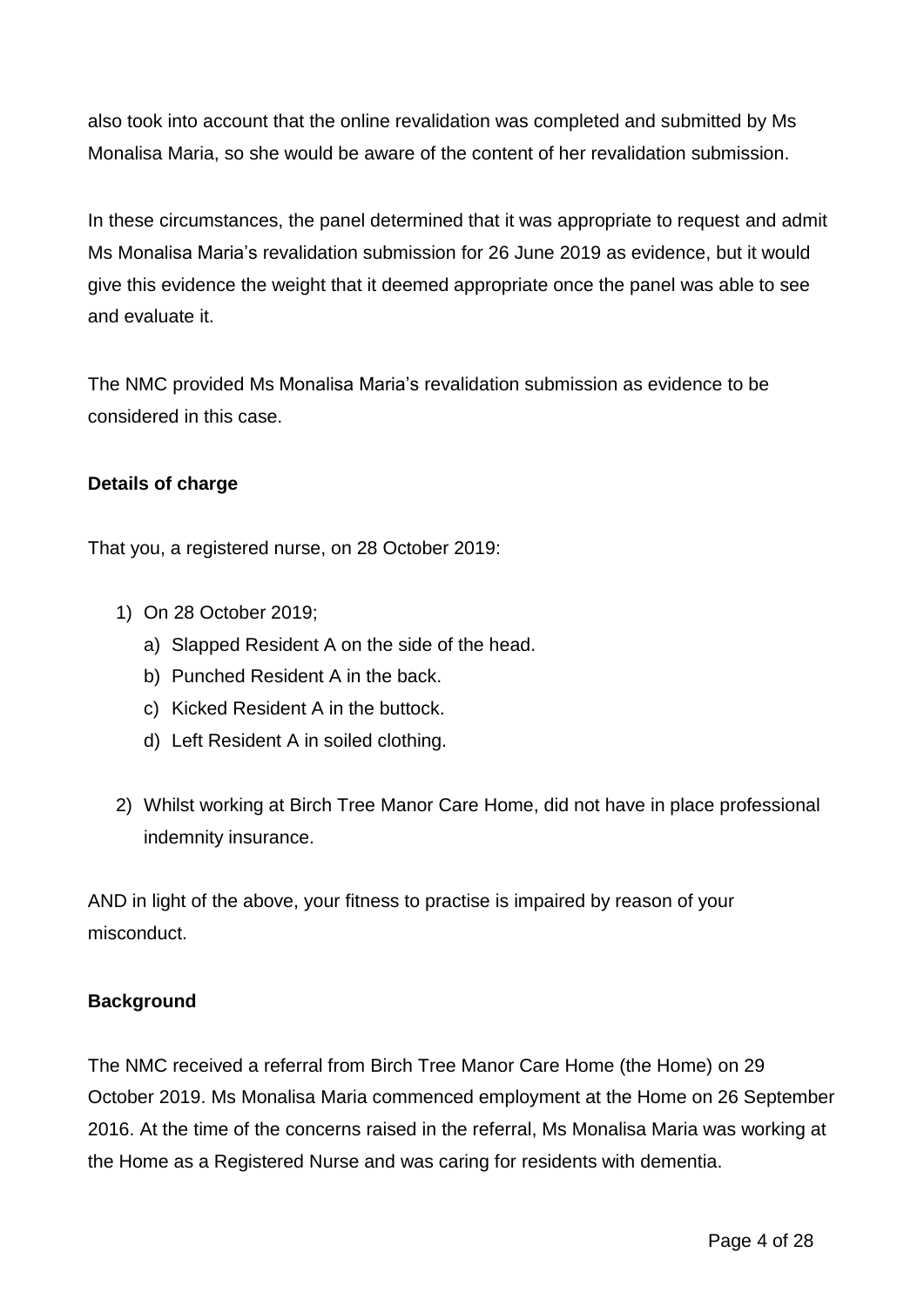The concerns arise from the events of a night shift on 28 October 2019, when Ms Monalisa Maria was working as nurse in charge. On the night in question, Ms Monalisa Maria was providing care for Resident A, a vulnerable elderly resident with dementia at the Home.

The referral alleges that, during the night shift, two Healthcare Assistants (HCA), Colleague B and Colleague C, observed Ms Monalisa Maria physically assaulting Resident A while she was working with another colleague (who was a HCA), by slapping, punching and kicking him. It is also alleged that Ms Monalisa Maria and the colleague left Resident A in soiled clothing.

The alleged incidents were reported by Colleague B and Colleague C during their shift change and both wrote statements at the time. Ms Monalisa Maria was suspended by the Home with immediate effect and the police were contacted regarding the concerns raised.

During the NMC's investigation of the allegations, the NMC was informed by the Home that Ms Monalisa Maria was self-employed but they were unable to find evidence that she had personal indemnity insurance.

There is currently an ongoing police investigation regarding the allegations of abuse. However, the police have confirmed that they have not been able to make contact with Ms Monalisa Maria as she has left the country.

# **Decision and reasons on facts**

In reaching its decisions on the facts, the panel took into account all the documentary evidence adduced in this case.

The panel was aware that the burden of proof rests on the NMC, and that the standard of proof is the civil standard, namely the balance of probabilities. This means that a fact will be proved if a panel is satisfied that it is more likely than not that the incident occurred as alleged.

The panel had regard to the written statements of the following witnesses on behalf of the NMC: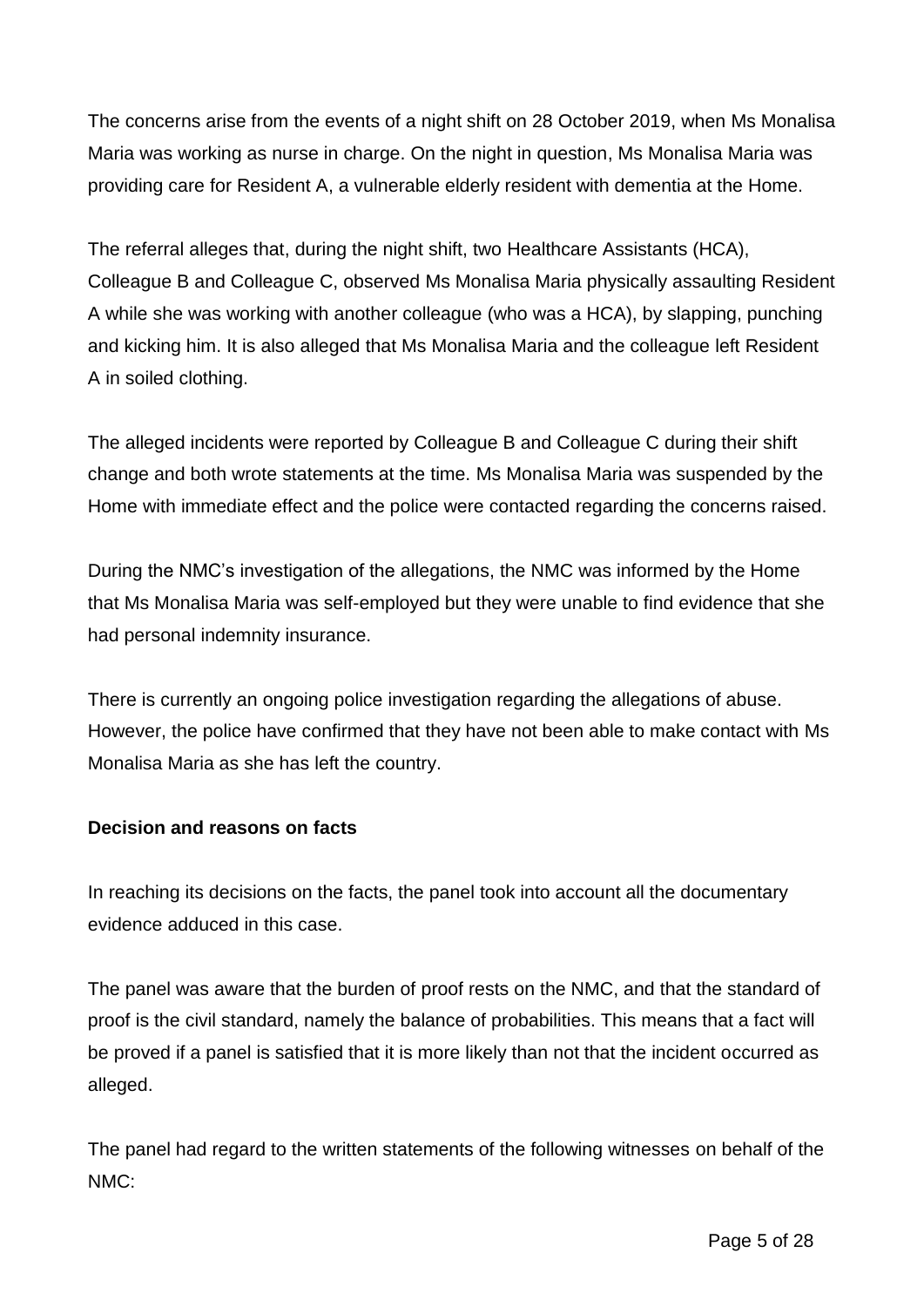- Colleague B: Healthcare Assistant at Birch Tree Manor Care Home;
- Colleague C: Healthcare Assistant at Birch Tree Manor Care Home;
- Colleague D: Regional Support Manager at Birch Tree Manor Care Home at the time.

Before making any findings on the facts, the panel heard and accepted the advice of the legal assessor.

The panel then considered each of the disputed charges and made the following findings.

# **Charge 1a**

- 1) On 28 October 2019;
	- a) Slapped Resident A on the side of the head.

# **This charge is found proved.**

In reaching this decision, the panel took into account the evidence of Colleague B and Colleague C.

The panel noted the following evidence from Colleague B's witness statement, which indicated that Ms Monalisa Maria slapped Resident A:

*'I witnessed Lohan slap Resident A on the side of his head on a number of occasions. Lohan slapped Resident A on the side of head. She slapped him with one hand and then used her other hand and she did this on at least 3 times Resident A shouted "get off, Fuck off" repeatedly and was very angry. I did not witness Resident A hit Lohan.'*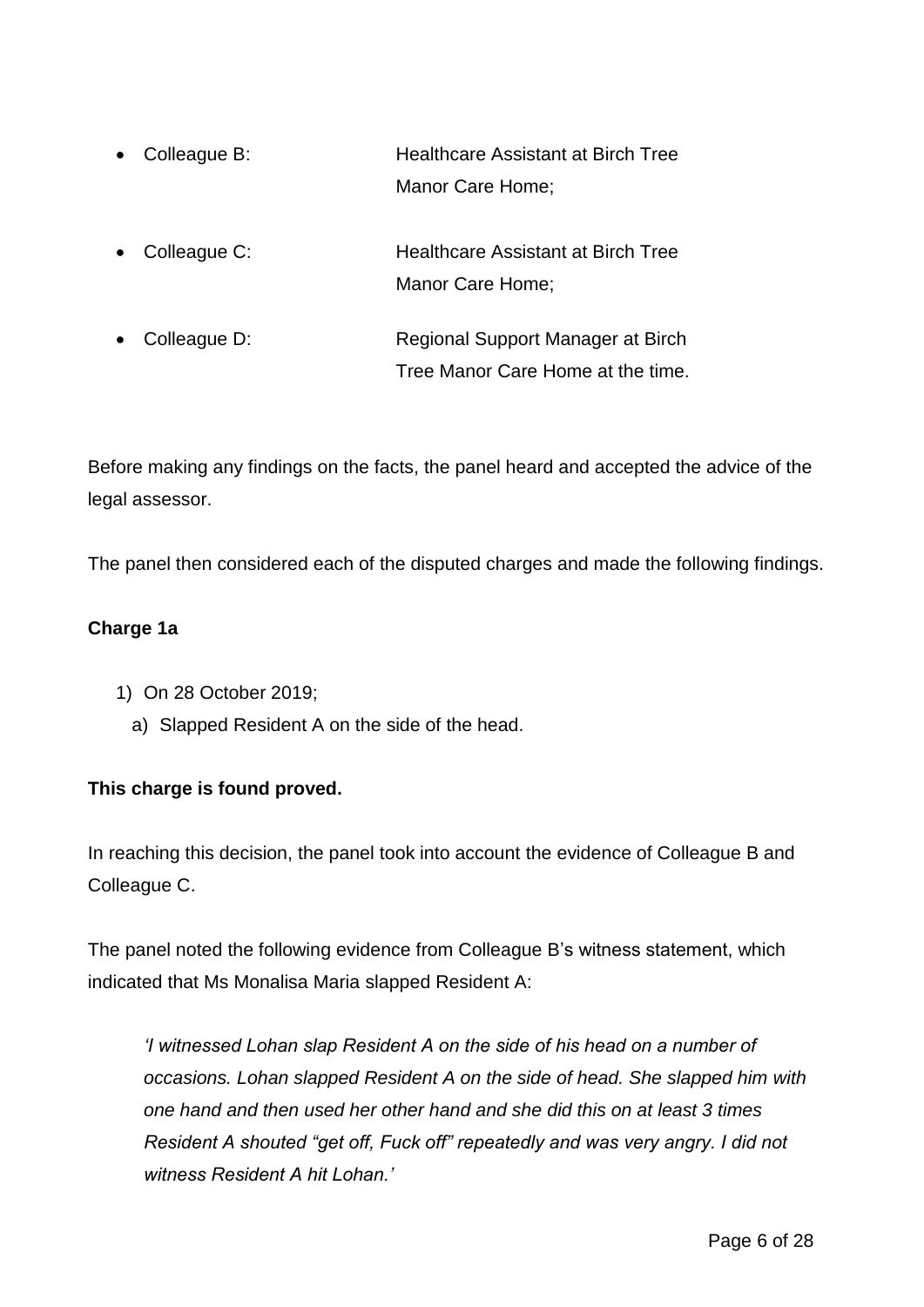The panel further noted Colleague B's contemporaneous statement to the Home on 28 October 2019, in which she states:

*'Just after 1am I heard shouting from another unit. when I looked out the window I saw RGN Mona lisa hitting a resident [Resident A] on the head.'* 

The panel also considered that Colleague B's account is supported by Colleague C's witness statement, which states:

*'To my absolute shock Ms Maria approached [Resident A] from behind and whilst she was standing behind [Resident A] she slapped both sides of his head a few times. I could not believe what I had witnessed, I felt absolutely disgusted and words cannot describe how sad I felt for [Resident A]. [Resident A] wobbled when Maria slapped him and I was scared that [Resident A] may fall.'* 

The panel further noted Colleague C's contemporaneous statement to the Home on 28 October 2019, in which she states:

'*What I saw was Resident A walking around the lounge and Moaria approached Resident A from behind and hit him about the head and lower back…'* 

The panel considered that Colleague B and Colleague C's witness statements and contemporaneous statements generally corroborate one another's account of the assault. The panel was of the view that both Colleague B and Colleague C provided very detailed accounts of the way Ms Monalisa Maria physically assaulted Resident A, which it regarded as compelling.

The panel took into account that Colleague B and Colleague C's witness statements were broadly consistent with their statements written contemporaneously. The panel acknowledged that Colleague B and Colleague C's contemporaneous statements refer to Ms Monalisa Maria hitting Resident A, as opposed to slapping him as written in their witness statement. However, the panel determined that the word hit can be used as a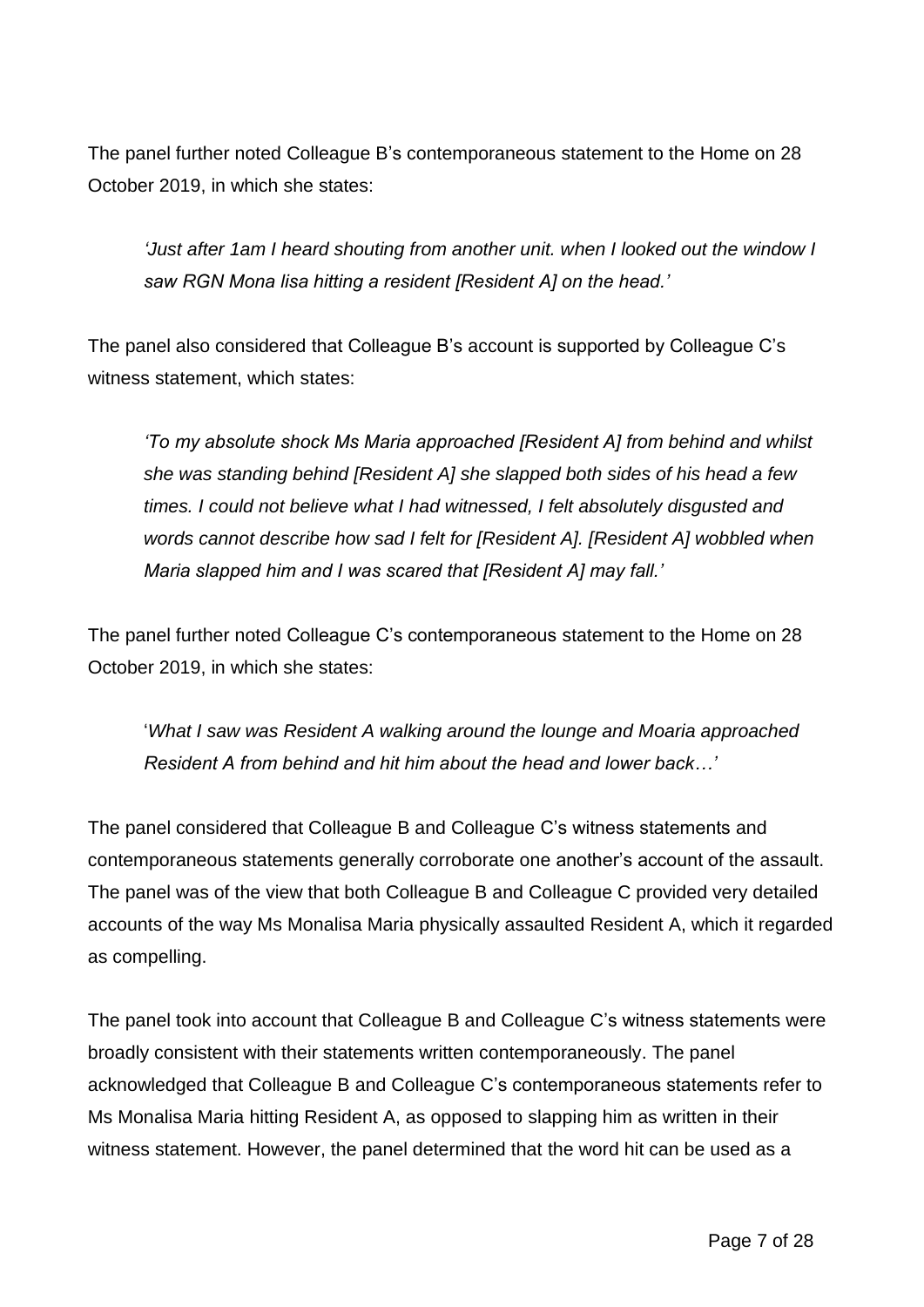general descriptive term when referring to a slap and does not negate the cogency of the evidence.

The panel accepted Colleague B and Colleague C's evidence that Ms Monalisa Maria slapped Resident A on 28 October 2019.

Accordingly, the panel finds charge 1a proved.

# **Charge 1b**

- 1) On 28 October 2019;
	- b) Punched Resident A in the back.

# **This charge is found proved.**

In reaching this decision, the panel took into account the evidence of Colleague B and Colleague C.

The panel noted the following evidence from Colleague B's witness statement, which indicated that Ms Monalisa Maria punched Resident A three times using both hands interchangeably:

*'Lohan then punched the resident in the middle of his back. She punched him with each hand three times (she punched using one hand and then used her other hand left hand punch right hand punch)'* 

The panel further noted Colleague B's contemporaneous statement to the Home on 28 October 2019, in which she states:

*'Mona then punched him on the back a few times.'* 

The panel also considered that Colleague B's account is supported by Colleague C's witness statement, which states: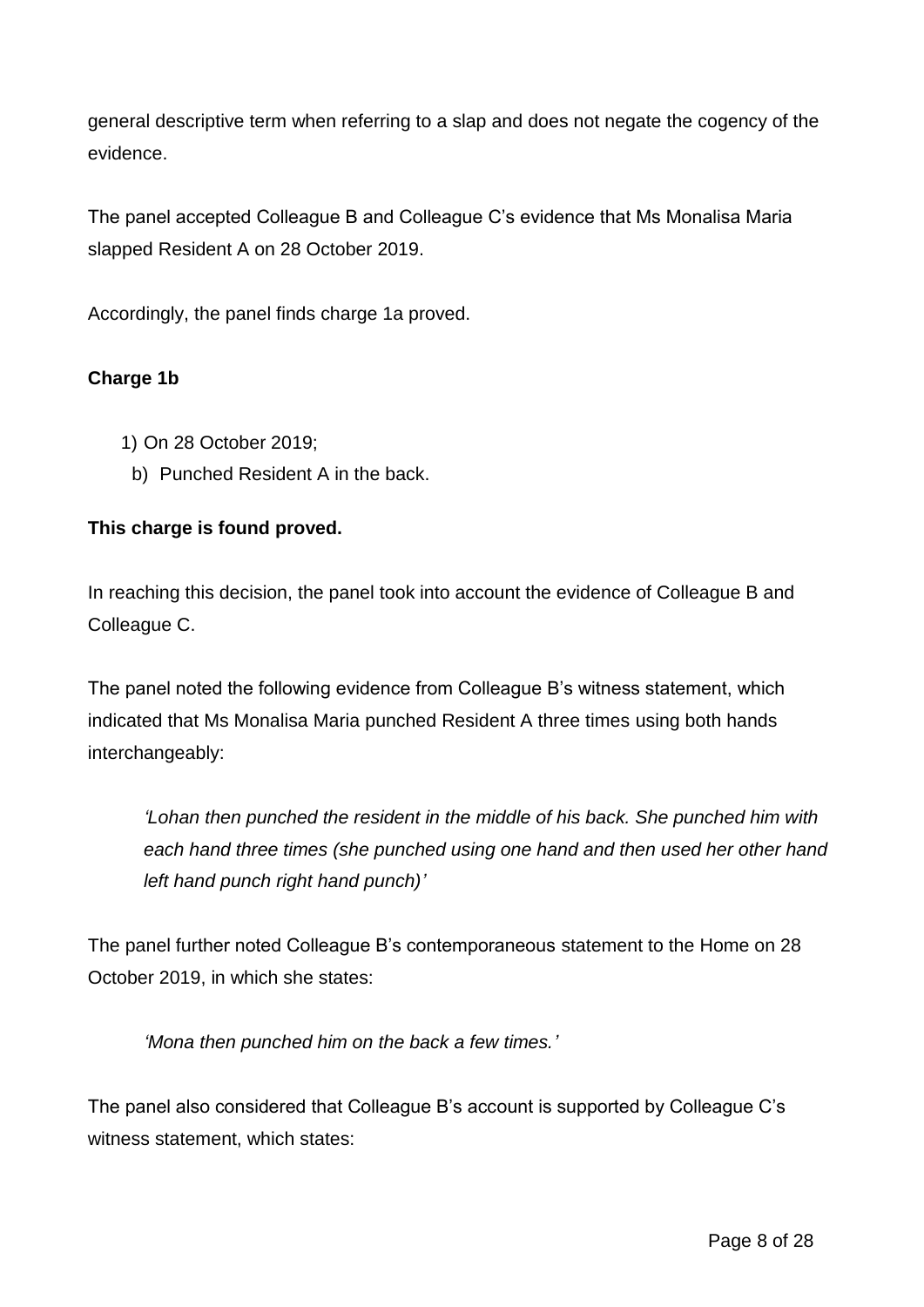*'Ms Maria then punched [Resident A] to the left side of his back. I vividly recall thinking she had used some force to punch him'* 

The panel further noted Colleague C's contemporaneous statement to the Home on 28 October 2019, in which she states:

'*What I saw was Resident A walking around the lounge and Moaria approached Resident A from behind and hit him about the head and lower back…'* 

The panel considered that Colleague B and Colleague C's witness statements and contemporaneous statements generally corroborate one another's account of Ms Monalisa Maria punching Resident A in his back. The panel was of the view that both Colleague B and Colleague C provided detailed accounts of the way Ms Monalisa Maria physically assaulted Resident A, which it regarded as compelling.

The panel considered Colleague B and Colleague C's contemporaneous statements. It noted that Colleague B and Colleague C's witness statements refer to Resident A getting punched in different areas of the back. The panel had regard to the circumstances as a whole in which Ms Monalisa Maria was observed physically assaulting Resident A, and considered the evidence of Colleague B and Colleague C credible overall.

In addition, the panel acknowledged that Colleague C's contemporaneous statement refer to Ms Monalisa Maria hitting Resident A, as opposed to punching him as written in her witness statement. However, the panel determined that the word hit can be used as a general descriptive term when referring to a punch and does not negate the cogency of the evidence.

The panel accepted Colleague B and Colleague C's evidence that Ms Monalisa Maria punched Resident A in the back on 28 October 2019. Accordingly, the panel finds charge 1b proved.

# **Charge 1c**

1) On 28 October 2019;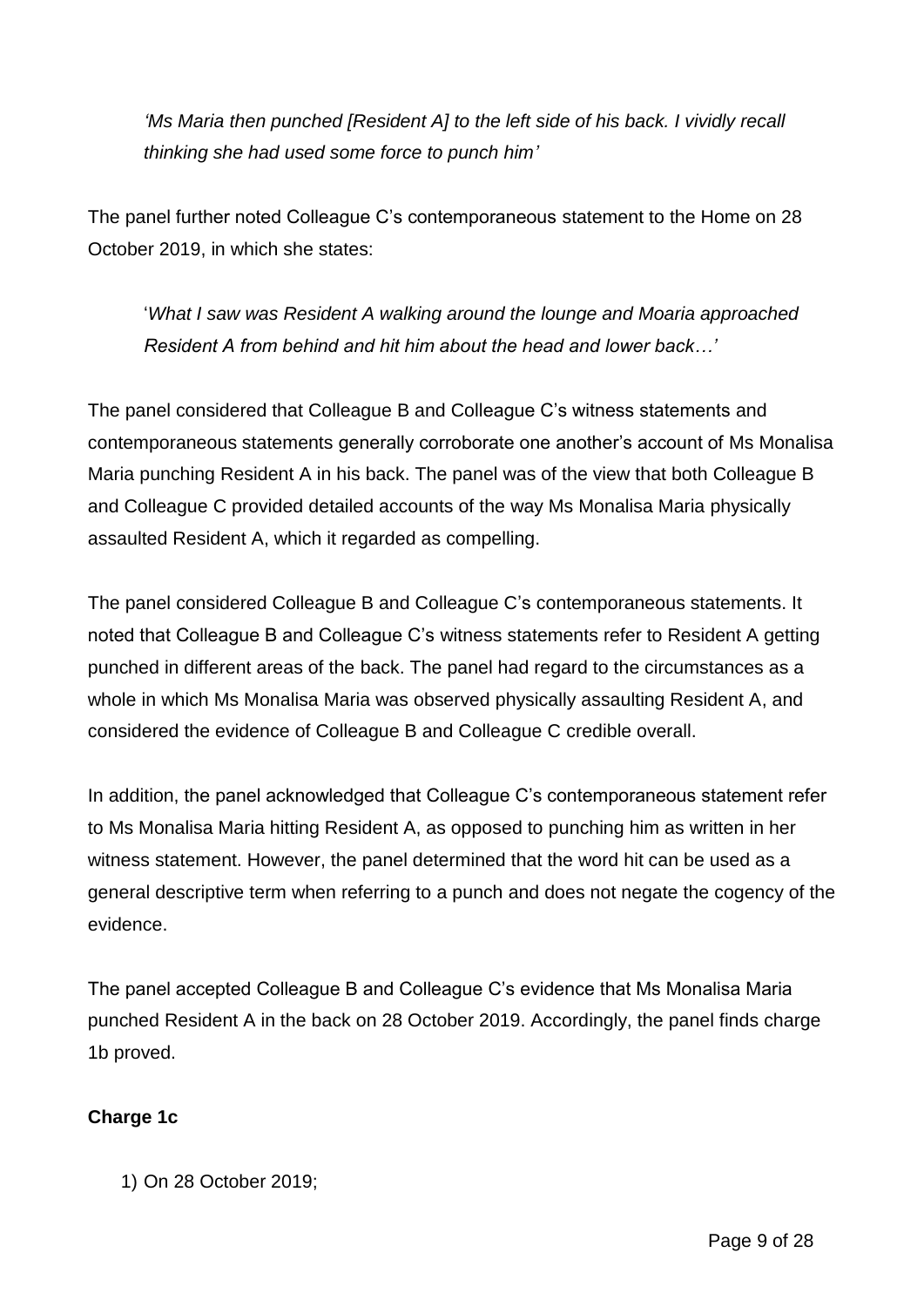c) Kicked Resident A in the buttock.

# **This charge is found proved.**

In reaching this decision, the panel took into account the evidence of Colleague B and Colleague C.

The panel noted the following evidence from Colleague B's witness statement, which indicated that Ms Monalisa Maria kicked Resident A in the buttocks:

*'Lohan then stood still and I witnessed her kick Resident A in buttocks. I cannot remember if she used her left or right leg. Resident A stumbled forward […] witnessed the kick but she did not intervene and carried on pulling Resident A by his hands manoeuvring him towards his room.'* 

The panel further noted Colleague B's contemporaneous statement to the Home on 28 October 2019, in which she states:

*'Then he was forced to his room, mona then kicked him from behind.'* 

The panel considered that Colleague B's witness statement was generally consistent with her contemporaneous statement written on 28 October 2019.

The panel further considered that in her witness statement and contemporaneous statement, Colleague C does not recount Resident A being kicked in the buttocks. The panel had regard to the circumstances as a whole in which Ms Monalisa Maria was observed physically assaulting Resident A, and considered the evidence of Colleague B and credible overall.

The panel accepted Colleague B's evidence and determined that, on the balance of probabilities, Ms Monalisa Maria kicked Resident A in the buttocks on 28 October 2019.

Accordingly, the panel finds charge 1c proved.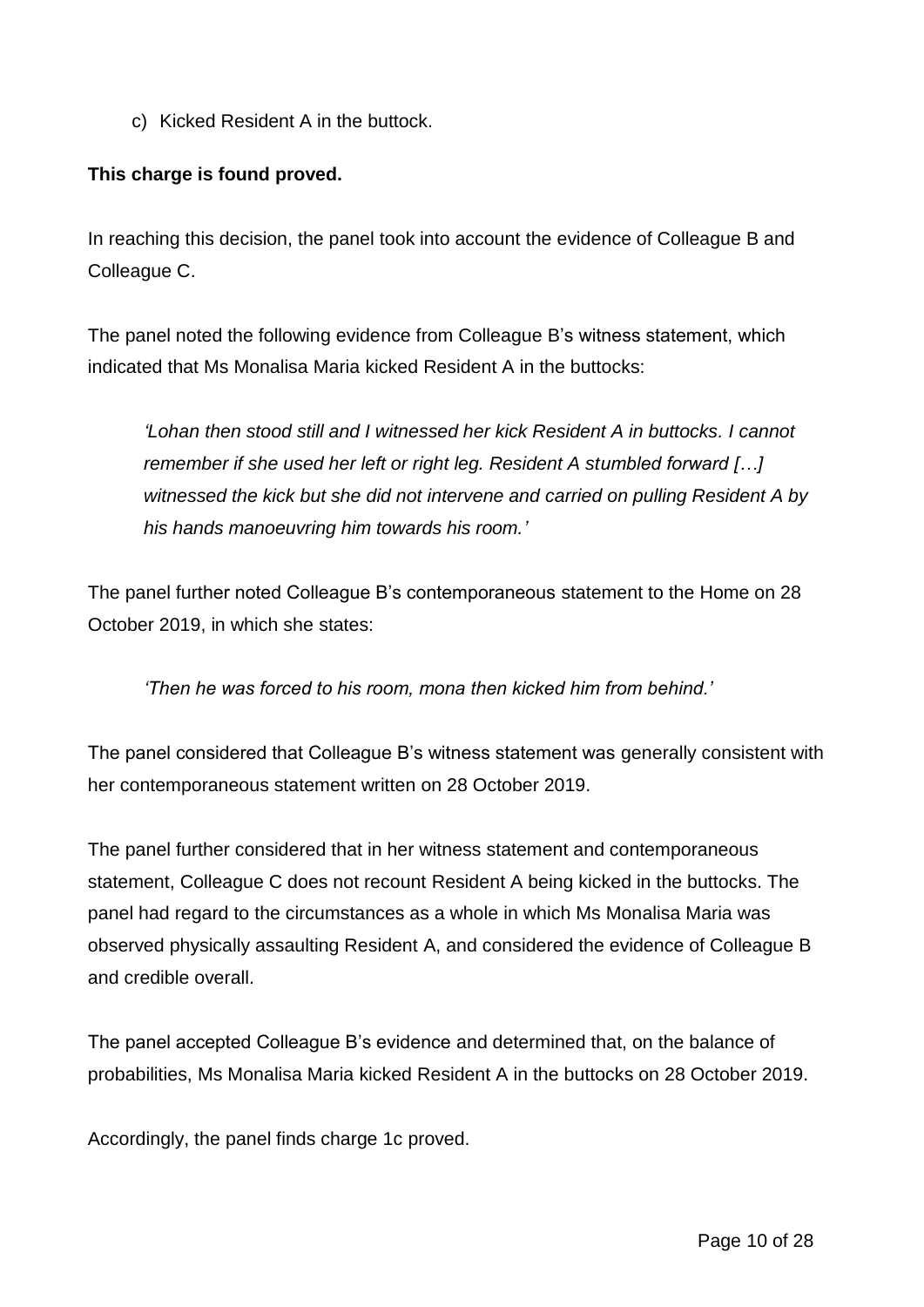# **Charge 1d**

- 1) On 28 October 2019;
- d) Left Resident A in soiled clothing.

# **This charge is found NOT proved.**

In reaching this decision, the panel took into account the evidence of Colleague B and Colleague C.

The panel noted the following evidence from Colleague B's witness statement:

*'After approximately 30 minutes later we heard shouting again and it was the same voice. [Colleague C] and I run straight to the big window and kept the light off. We could see Resident A was lying on the floor in the green lounge in a pool of liquid and Lohan was stood in front of Resident A I do not know what the liquid was however I presumed [Resident A] had urinated himself.*

*[…] that I needed to book the day off and she went and got the holiday diary. In the time she was gone I went to [Resident A]. [Resident A] was asleep and had a blanket over his legs. I picked up the blanket and saw his trousers were set he had urinated himself. I placed the blanket back and Lohan had returned and we discussed my holiday and I returned to my unit. Lohan seemed her normal self and she did not suspect anything.'*

The panel further noted Colleague B's contemporaneous statement to the Home on 28 October 2019, in which she states:

*'Shortly after I heard more shouting from other unit and when I looked out the window and Resident A was lying on floor in lounge in a pool of liquid.'* 

The panel also considered Colleague C's witness statement, which states: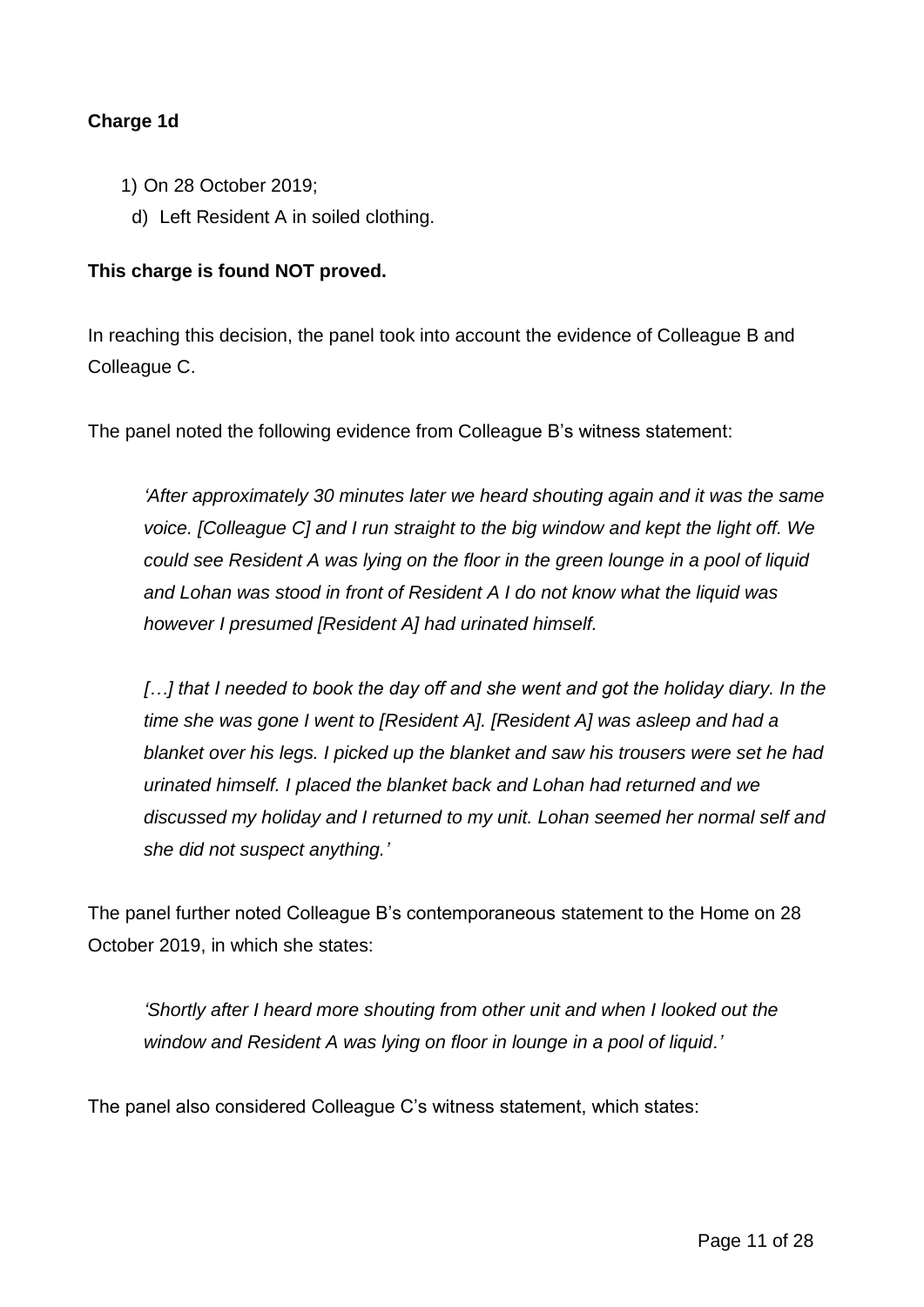*'Approximately 15 minutes later we again heard shouting coming from the direction of the Green Lounge. [Colleague B] and I ran to the bathroom window and saw Resident had returned to the lounge. We ran to room 32 as the visibility was much better. [Resident A] was on the floor with his face up, his knees were bent and his arms were to his side. It looked as though [Resident A] had slipped on a liquid.'* 

The panel further noted Colleague C's contemporaneous statement to the Home on 28 October 2019, in which she states:

'*… approximately 15 minutes Resident A came back to the lounge I heard shouting again my colleague [Colleague B] went to the bathroom in […] lounge and [Colleague B] shouted me […] to come see this but I went to another window which was bigger and I saw what look like [Resident A] on the floor then I saw Moaria and […] pick [Resident A] off the floor and but him in a reclining chair and [Resident A] fell asleep.'*

The panel considered that Colleague B and Colleague C's witness statements are inconclusive on the matter of whether Resident A was left in soiled clothing.

The panel noted that Colleague B describes two HCAs assisting Resident A off the floor and into a chair and stated that after watching this Ms Monalisa Maria left the room. Colleague B stated that she later went into the lounge and lifted the blanket covering Resident A and saw that his trousers was wet with urine. However, the panel noted that Colleague C stated that she saw Resident A in boxer shorts and with no blanket. Further, the panel noted that neither Colleague B nor Colleague C had Resident A in their site for the whole of the rest of the shift after he was placed in the chair.

The panel concluded that it was therefore not able to determine if Ms Monalisa Maria left Resident A in soiled clothing.

The panel therefore finds charge 1d not proved.

# **Charge 2**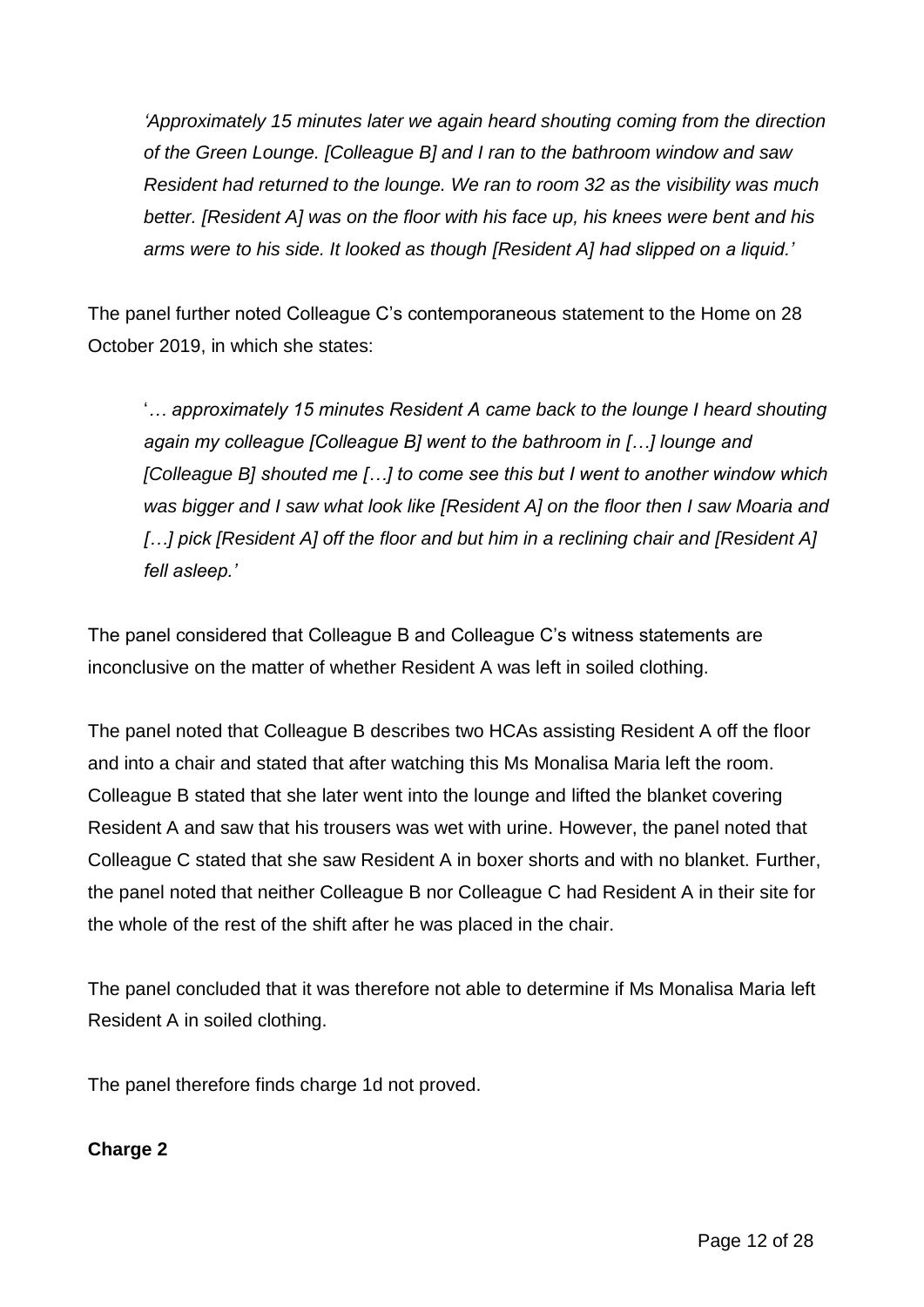2) Whilst working at Birch Tree Manor Care Home, did not have in place professional indemnity insurance.

# **This charge is found NOT proved.**

In reaching this decision, the panel took into account the documentary evidence exhibited by Colleague D, which included email correspondence with the NMC on 11 February 2020 in relation to the NMC's investigation. The panel also took into account Ms Monalisa Maria's revalidation submission to the NMC on 26 June 2019.

The panel considered that in Ms Monalisa Maria's 26 June 2019 revalidation submission, she declared in the '*Professional Indemnity Arrangement'* section that her professional indemnity arrangement is by virtue of '*Employment contact(s)*'.

The panel noted the following email, dated 11 February 2020, from Colleague D to the NMC:

'*This is the responsibility of the Nurse, as she was self employed, there is nothing in her file as to say we had a copy of any insurance.'*

The panel considered that Ms Monalisa Maria was self-employed whilst working at the Home and as such, she was required to obtain the relevant Personal Indemnity Insurance (PII). The panel noted that Colleague D, on behalf of the Home, confirmed that the there was nothing in Ms Monalisa's file to say they had a copy of any insurance.

However, the panel was not satisfied that there is enough evidence to determine that Ms Monalisa Maria did not have PII on the sole basis of the Home not having a record of this at the time of the NMC's investigation.

Therefore, in the absence of any further evidence, the panel finds charge 2 not proved.

### **Fitness to practise**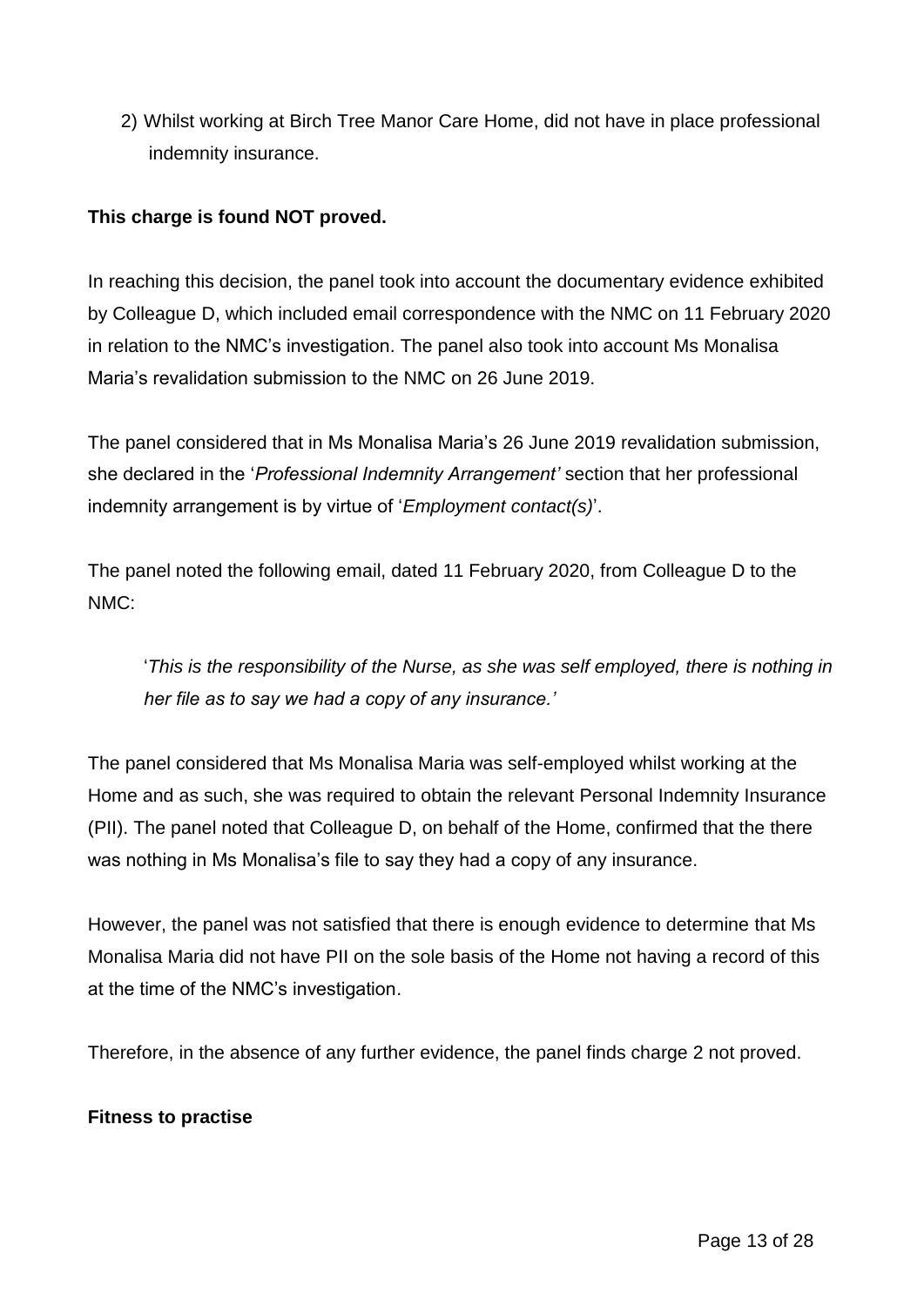Having reached its determination on the facts of this case, the panel then moved on to consider, whether the facts found proved amount to misconduct and, if so, whether Ms Monalisa Maria's fitness to practise is currently impaired. There is no statutory definition of fitness to practise. However, the NMC has defined fitness to practise as a registrant's suitability to remain on the register unrestricted.

The panel, in reaching its decision, has recognised its statutory duty to protect the public and maintain public confidence in the profession. Further, it bore in mind that there is no burden or standard of proof at this stage and it has therefore exercised its own professional judgement.

The panel adopted a two-stage process in its consideration. First, the panel must determine whether the facts found proved amount to misconduct. Secondly, only if the facts found proved amount to misconduct, the panel must decide whether, in all the circumstances, Ms Monalisa Maria's fitness to practise is currently impaired as a result of that misconduct.

# **Representations on misconduct and impairment**

In coming to its decision, the panel had regard to the following written submissions contained within the NMC's Statement of Case:

# *'Misconduct*

*20. It is submitted that the facts amount to misconduct.*

*21. Whether the facts found proved amount to misconduct is a matter entirely for the panel's professional judgment. There is no burden or standard of proof (per Council for the Regulation of Health Care Professionals v (1) General Medical Council (2) Biswas [2006] EWHC 464 (Admin)).*

*22. The comments of Lord Clyde in Roylance v General Medical Council [1999] UKPC 16 may provide some assistance when seeking to define misconduct:*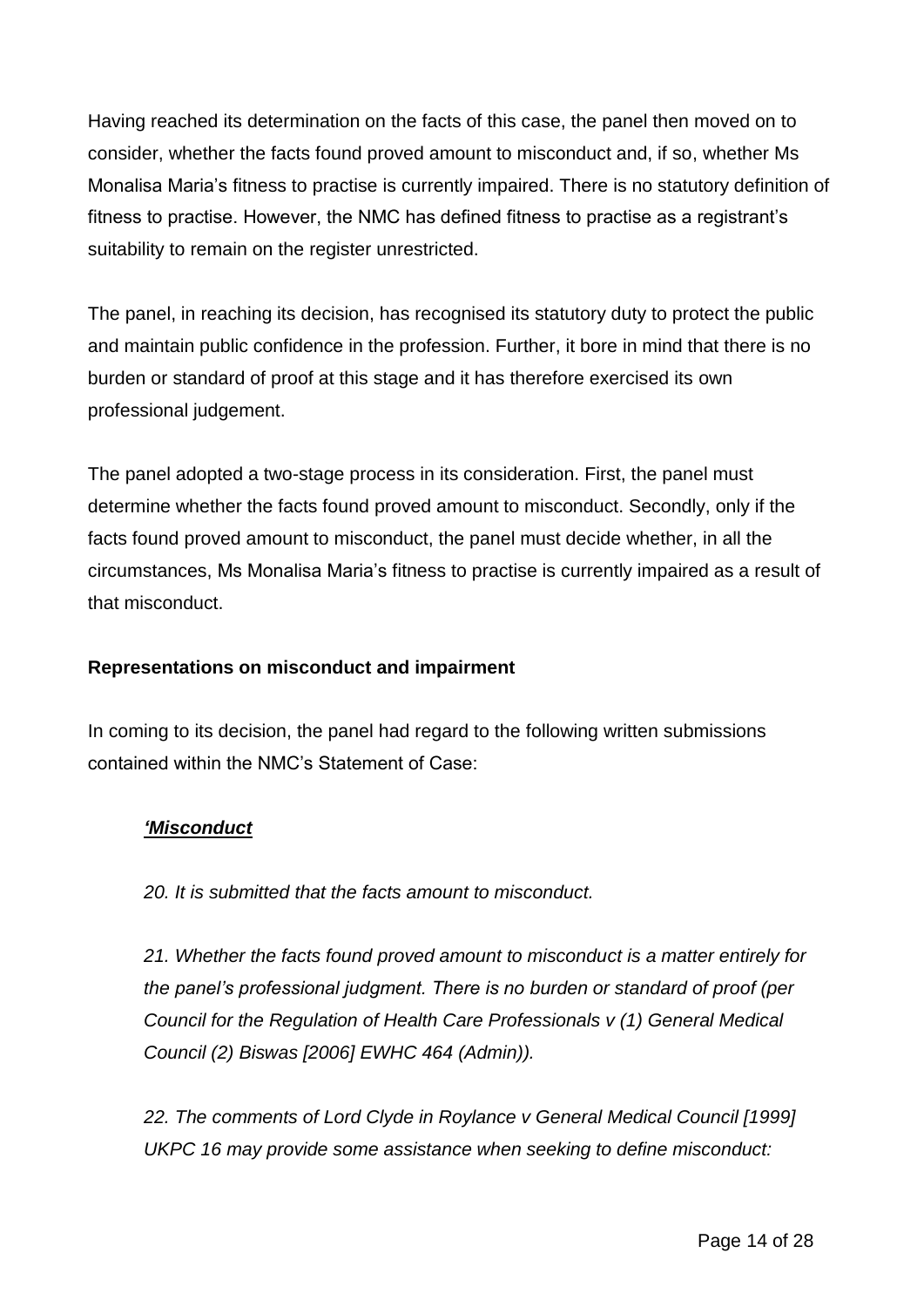*"[331B-E] Misconduct is a word of general effect, involving some act or omission which falls short of what would be proper in the circumstances. The standard of propriety may often be found by reference to the rules and standards ordinarily required to be followed by a [nursing] practitioner in the particular circumstances".*

*As may the comments of Jackson J in Calheam v GMC [2007] EWHC 2606 (Admin) and Collins J in Nandi v General Medical Council [2004] EWHC 2317 (Admin), respectively:*

*"[Misconduct] connotes a serious breach which indicates that the doctor's (nurse's) fitness to practise is impaired".*

*And*

*"The adjective "serious" must be given its proper weight, and in other contexts there has been reference to conduct which would be regarded as deplorable by fellow practitioner".*

*23. Where the acts of a registered nurse are in question, what would be proper in the circumstances (per Roylance) can be determined by having reference to. Inter alia, the Nursing and Midwifery Council's Code of Conduct (2015) ('the Code').*

*24. The Code sets out professional standards that nurses must uphold. These are the standards that patients and members of the public expect from health professional. On the basis of the charges alleged, it is submitted, that the following parts of the code are engaged in this case:*

# *1) Treat people as individuals and uphold their dignity*

*1.1 treat people with kindness, respect and compassion 1.2 make sure you deliver the fundamentals of care effectively 1.4 make sure that any treatment, assistance or care for which you are responsible is delivered without undue delay 1.5 respect and uphold people's human rights*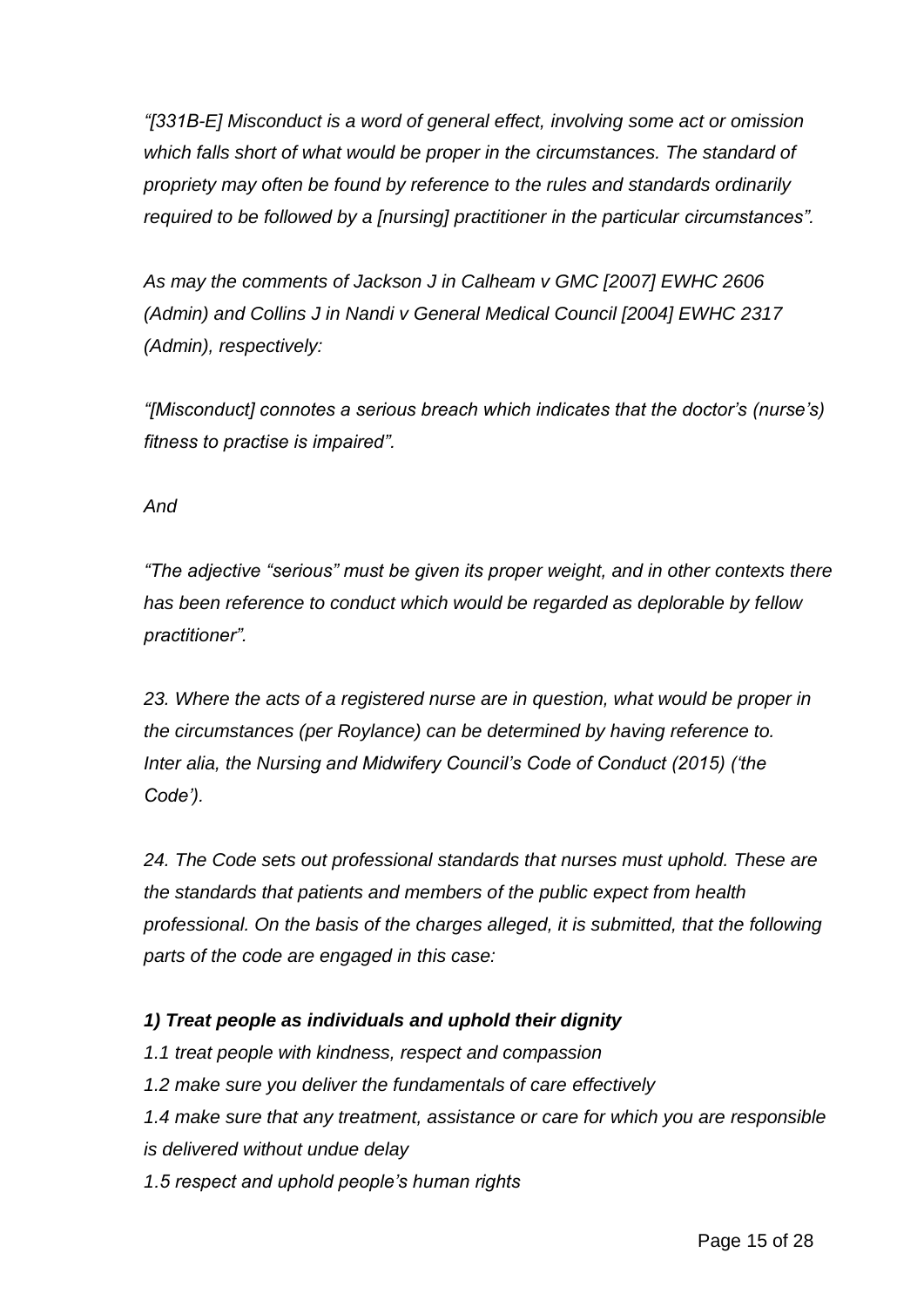# *2) Listen to people and respond to their preferences and concerns*

*2.1 work in partnership with people to make sure you deliver care effectively 2.6 recognise when people are anxious or in distress and respond compassionately and politely*

# *3) Make sure that people's physical, social and psychological needs are addressed and responded to*

*3.3 act in partnership with those receiving care, helping them to access relevant health and social care, information and support when they need it 3.4 act as an advocate for the vulnerable, challenging poor practice and discriminatory attitudes and behaviour relating to their care*

# *12) Have in place an indemnity arrangement which provides appropriate cover for any practice you take on as a nurse, midwife or nursing associate in the United Kingdom*

*12.1 make sure that you have an appropriate indemnity arrangement in place relevant to your scope of practice*

# *20) Uphold the reputation of your profession at all times*

*20.1 keep to and uphold the standards and values set out in the Code 20.2 act with honesty and integrity at all times, treating people fairly and without discrimination, bullying or harassment*

*20.3 be aware at all times of how your behaviour can affect and influence the behaviour of other people*

*20.4 keep to the laws of the country in which you are practising 20.5 treat people in a way that does not take advantage of their vulnerability or cause them upset or distress*

*25. It is submitted that the Registrant's conduct detailed in charges 1 and 2 fell short of what would have been expected of a registered nurse. The Registrant's actions amount to bullying, harassment and abuse of an elderly vulnerable dementia patient under her care. Her actions cause direct harm to Resident B and would be seen as deplorable by fellow practitioners, thereby damaging the trust that the public places*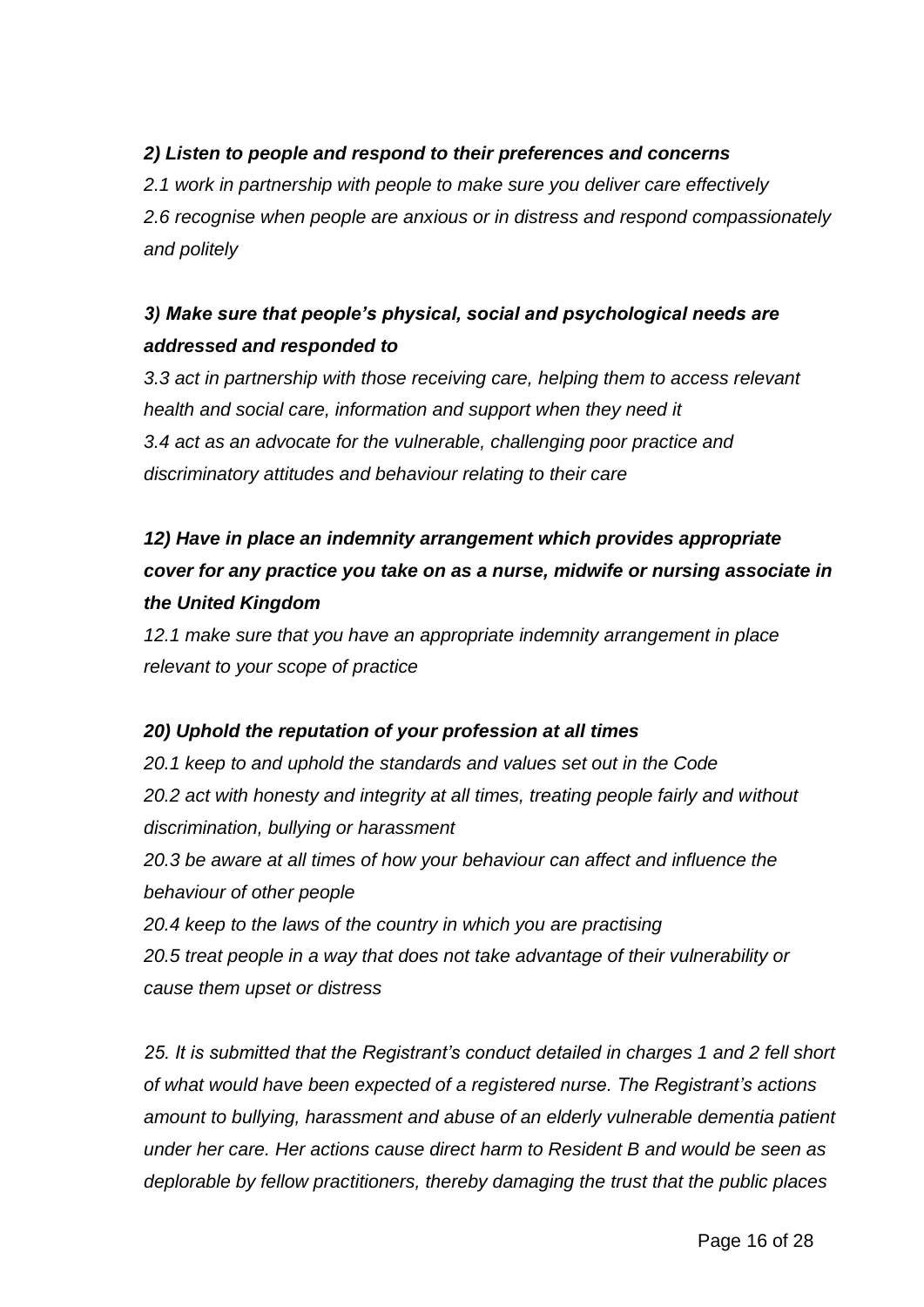*in the profession. Acting with care and keeping patient's safe from harm are integral to the standards expected of a registered nurse and central to the code. The Registrant's conduct as set out in charge 1 fell far below what would be expected of a registered nurse and a finding of misconduct must follow.*

*26. It is further submitted that the Registrant's conduct detailed in charge 2 amounts to a serious departure from the standards expected of a registered nurse. Registrants are required to have an appropriate indemnity arrangement in place when they practise in the UK. The Registrant indicated that she did have PII in place by virtue of her employer when she did not.*

*27. The Registrant's conduct in these charges fell far below what would be expected of a registered nurse and a finding of misconduct must follow.*

### *Impairment*

*28. It is submitted that the Registrant's fitness to practice is impaired by reason of her misconduct on both grounds of public protection and public interest.*

*29. Impairment needs to be considered as at today's date, i.e. whether the nurse's fitness to practice is currently impaired. The NMC defines impairment as a nurse's suitability to remain on the register without restrictions.*

*30. Additionally, the questions posed by Dame Janet Smith in the Fifth Shipman Report (as endorsed in the case of Council for Healthcare Regulatory Excellence v (1) Nursing and Midwifery Council (2) Grant [2011] EWHC 927 (Admin)) are instructive. Those questions as are relevant in this case being:*

*a. has [the Registrant] in the past acted and/or is liable in the future to act so as to put a patient or patients at unwarranted risk of harm; and/or*

*b. has [the Registrant] in the past brought and/or is liable in the future to bring the [nursing] profession into disrepute; and/or*

*c. has [the Registrant] in the past committed a breach of one of the fundamental tenets of the [nursing] profession and/or is liable to do so in the future; and/or*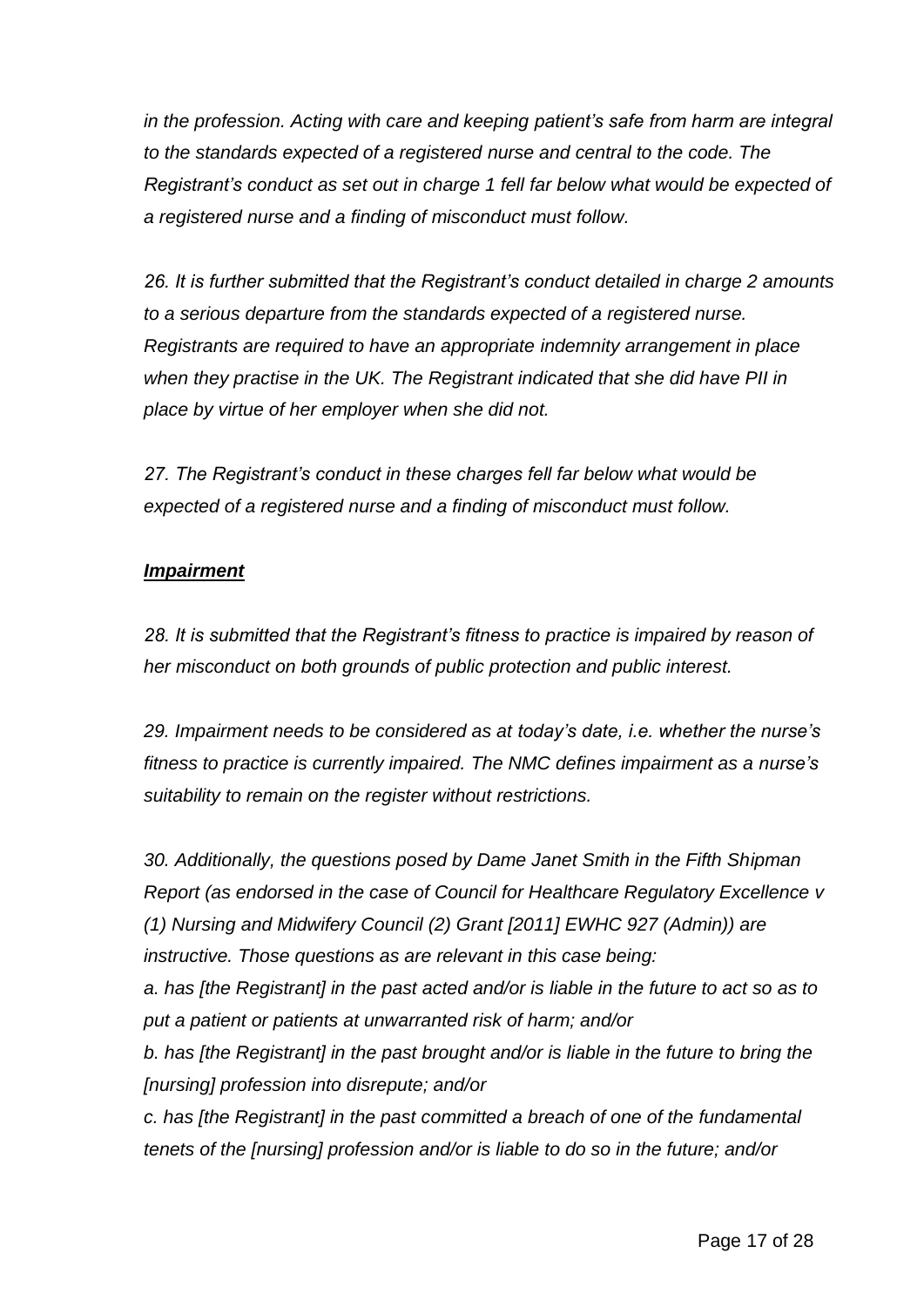*d. has [the Registrant] in past acted dishonestly and/or is liable to act dishonestly in the future.*

*31. In this case limbs a, b and c are engaged.*

*32. The Registrant's actions, failings as set out in the charges directly harmed a vulnerable patient and indicate deep seated attitudinal problems. NMC guidance (FTP-3a) indicates that deliberately causing harm to patients is serious and is difficult to put right.*

*33. The public has a right to expect that those who care for patients will be kind and compassionate. The Registrant's misconduct undermines public confidence in the nursing profession and, as a consequence has brought the profession into disrepute.*

*34. With regard to future risk it may assist to consider the comments of Silber J in Cohen v General Medical Council [2008] EWHC 581 (Admin), namely, whether the concerns are easily remediable, whether they have in fact been remedied and whether they are highly unlikely to be repeated.*

*35. Regulatory concerns of the type identified in this case are not easily remediable. The Registrant's actions are indicative of serious deep-seated attitudinal concerns. She has not engaged with the NMC and has left the country. She has not demonstrated any remorse, insight or taken any steps to address her conduct through remediation. There is a high risk of repetition should the Registrant be allowed to practice unrestricted.*

*36. The case of Grant also makes it clear that the public interest must be considered paramount (at paragraph 74):*

*" In determining whether a practitioner's fitness to practise is impaired…the relevant panel should generally consider…whether the need to uphold proper professional standards and public confidence in the profession would be undermined if a finding of impairment were not made in the particular circumstances"*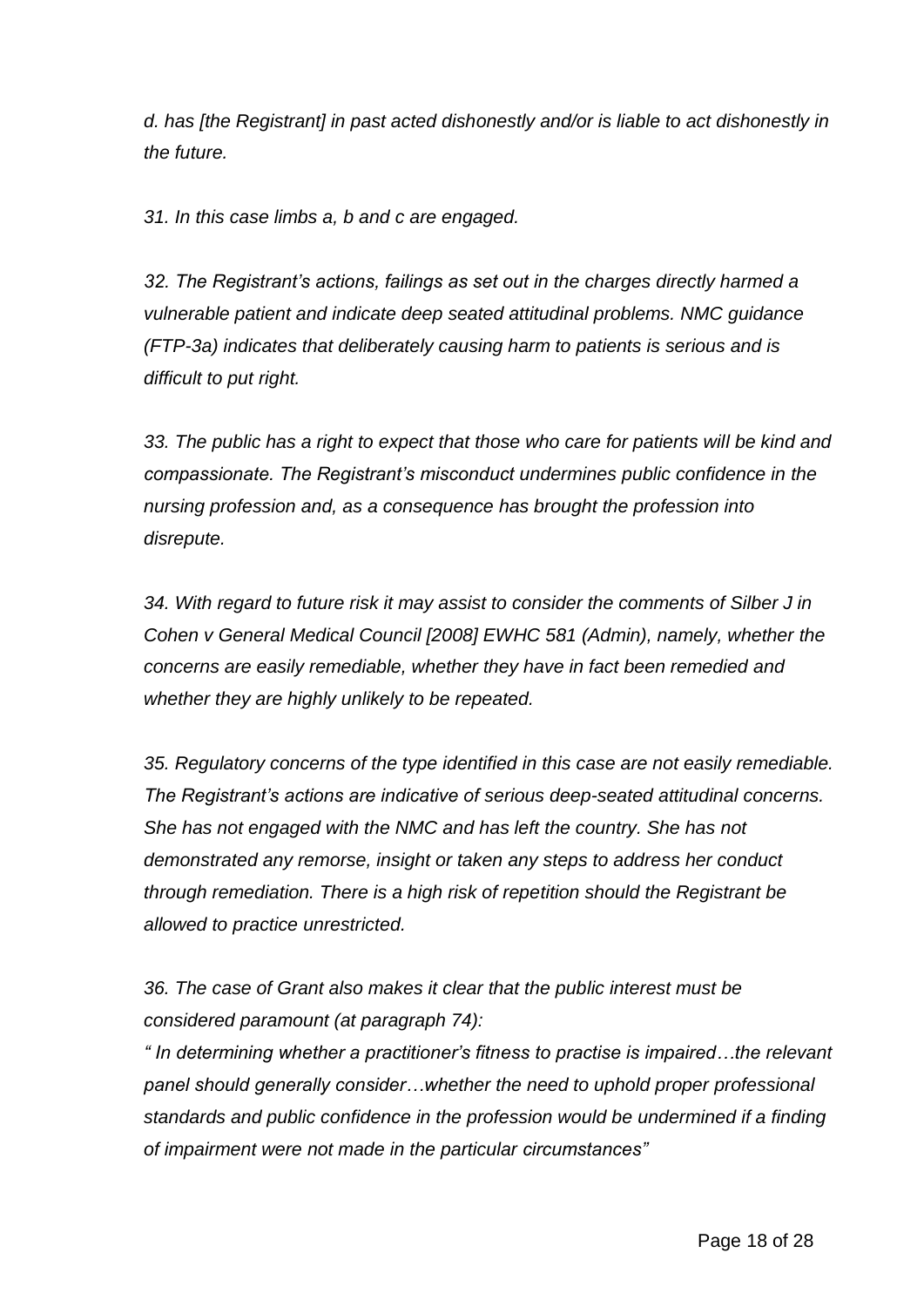*37. It is submitted that the reputation of the nursing profession would be damaged if the Registrant were to be permitted to practice unrestricted: the public expect patients to receive care and be free from harm, abuse and bullying treatment. The Registrant's actions put patients and direct risk of harm and breach the fundamentals of nursing care. In light of her misconduct, a finding of current impairment is necessary to declare and uphold proper standards.*

*38. For the reasons above, it is submitted that the Registrant's fitness to practice is currently impaired, on both the grounds of public protection and the wider public interest.'*

The panel accepted the advice of the legal assessor which included reference to a number of relevant judgments. These included: *Roylance v General Medical Council* (No 2) [2000] 1 A.C. 311, *Cohen v General Medical Council [2008] EWHC 581 (Admin)*, and *Calhaem v General Medical Council [2007] EWHC 2606 (Admin)*.

# **Decision and reasons on misconduct**

When determining whether the facts found proved amount to misconduct, the panel had regard to the terms of the Code.

The panel was of the view that Ms Monalisa Maria's actions did fall significantly short of the standards expected of a registered nurse, and that Ms Monalisa Maria's actions amounted to a breach of the Code. Specifically:

# *'1 Treat people as individuals and uphold their dignity*

- *1.1 treat people with kindness, respect and compassion*
- *1.2 make sure you deliver the fundamentals of care effectively*
- *1.5 respect and uphold people's human rights*

# *2 Listen to people and respond to their preferences and concerns*

*2.1 work in partnership with people to make sure you deliver care effectively 2.2 recognise and respect the contribution that people can make to their own health and wellbeing*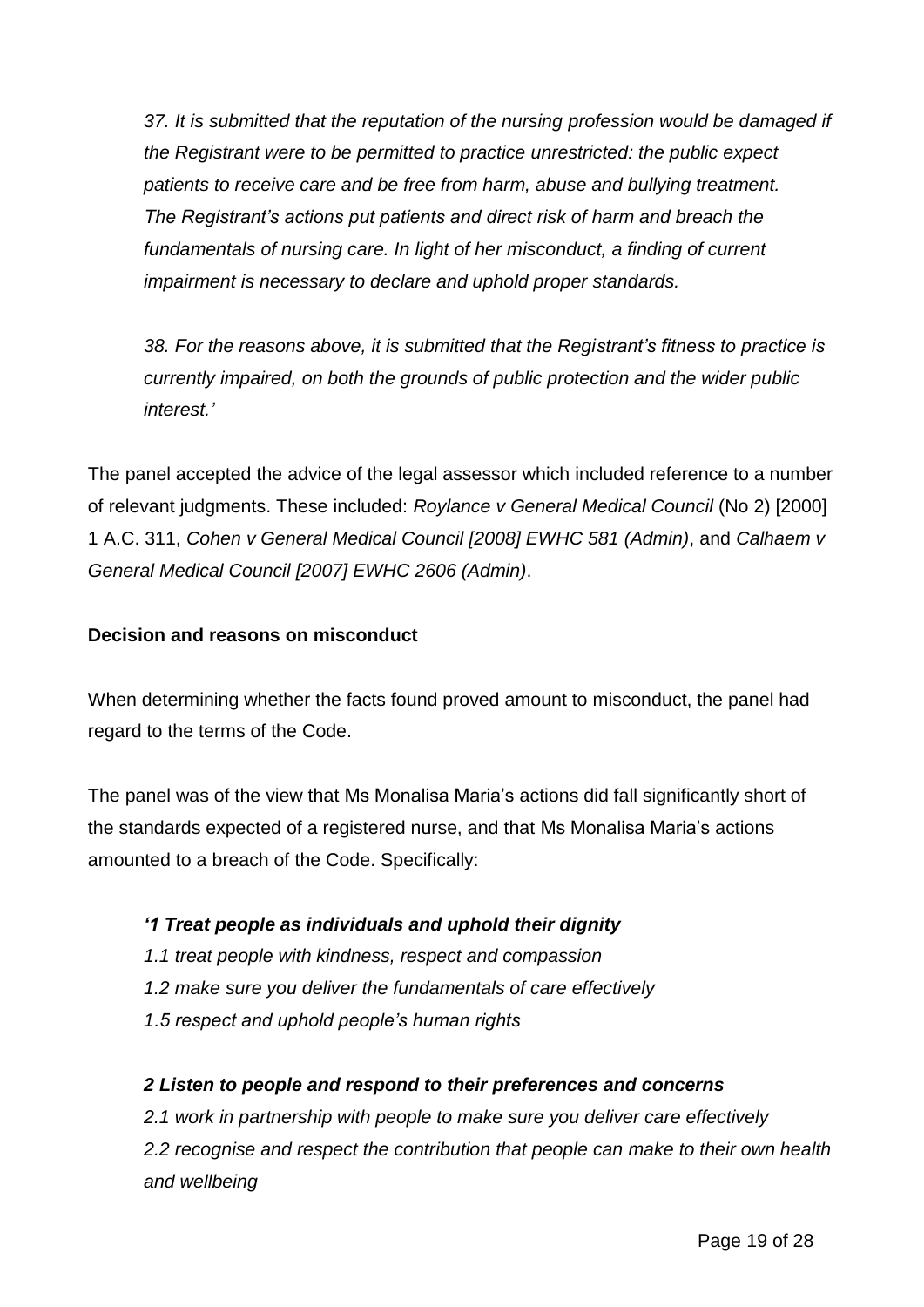*2.6 recognise when people are anxious or in distress and respond compassionately and politely*

# *3 Make sure that people's physical, social and psychological needs are addressed and responded to*

*3.1 pay special attention to promoting wellbeing, preventing illhealth and meeting the changing health and care needs of people during all life stages*

*3.2 recognise and respond compassionately to the needs of those who are in the last few days and hours of life*

*3.3 act in partnership with those receiving care, helping them to access relevant health and social care, information and support when they need it 3.4 act as an advocate for the vulnerable, challenging poor practice and discriminatory attitudes and behaviour relating to their care*

# *20 Uphold the reputation of your profession at all times*

*20.1 keep to and uphold the standards and values set out in the Code 20.2 act with honesty and integrity at all times, treating people fairly and without discrimination, bullying or harassment 20.3 be aware at all times of how your behaviour can affect and influence the behaviour of other people 20.4 keep to the laws of the country in which you are practising 20.5 treat people in a way that does not take advantage of their vulnerability or cause them upset or distress 20.8 act as a role model of professional behaviour for students and newly qualified nurses, midwives and nursing associates to aspire to'*

The panel appreciated that breaches of the Code do not automatically result in a finding of misconduct. In assessing whether the charges amounted to misconduct, the panel considered the charges individually and collectively. It took account of all the evidence before it and the circumstances of the case as a whole.

The panel was in no doubt that Ms Monalisa Maria's actions found proved in charges 1a – 1c individually amounted to serious misconduct, given its nature and context. The panel considered that Ms Monalisa Maria's actions amounted to bullying, harassment and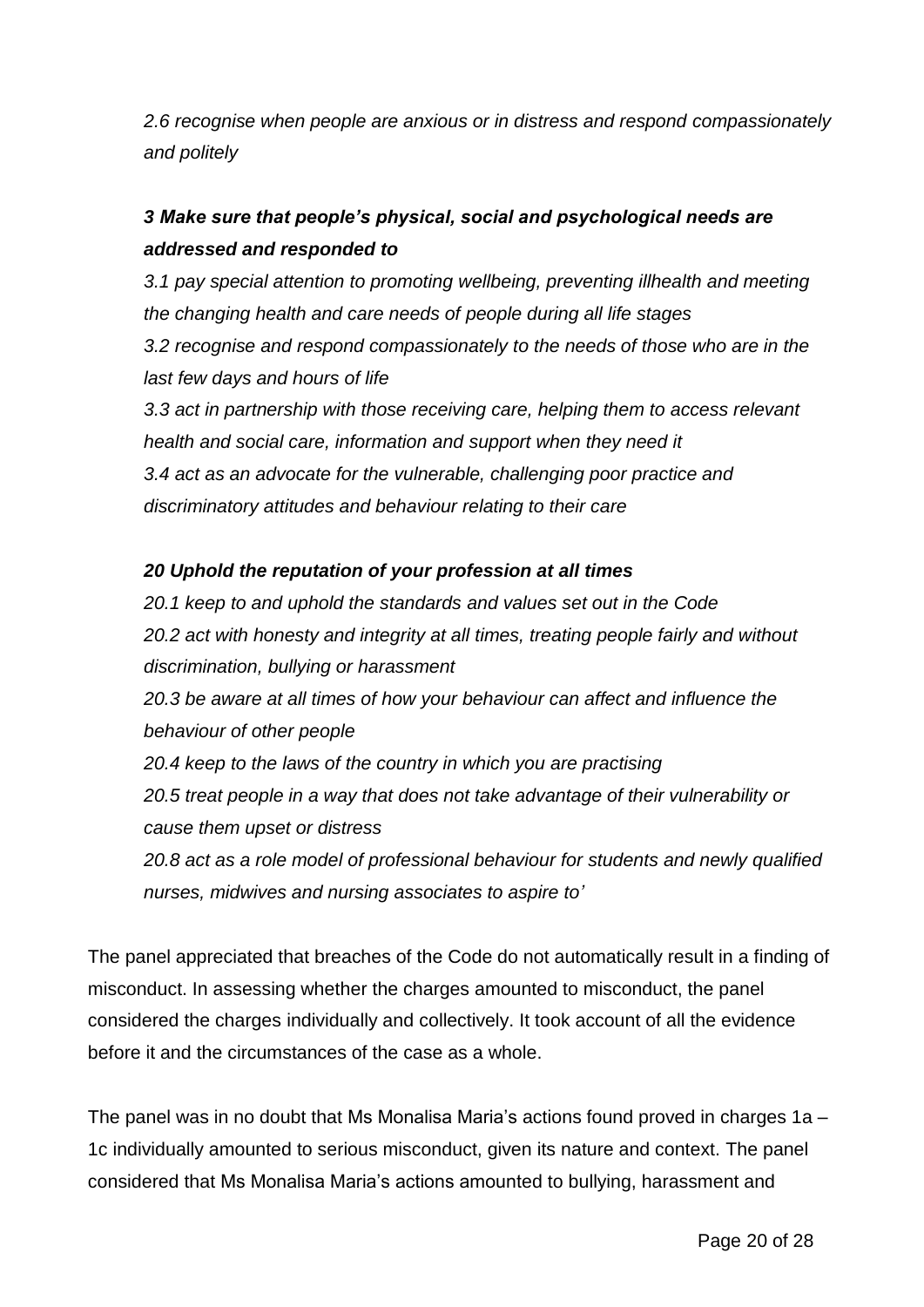physical abuse of an elderly vulnerable patient with dementia under her care. It took into account that Ms Monalisa Maria's actions caused direct harm to Resident A. The panel was of the view that acting with care and keeping patients safe from harm are integral to the standards expected of a registered nurse and central to the code. The panel determined that Ms Monalisa Maria's actions found proved would be seen as deplorable by fellow practitioners, thereby damaging the trust that the public places in the profession.

The panel concluded that Ms Monalisa Maria's actions found proved in charges 1a – 1c did fall seriously short of the conduct and standards expected of a nurse and amounted to misconduct.

# **Decision and reasons on impairment**

The panel next went on to decide if as a result of the misconduct, Ms Monalisa Maria's fitness to practise is currently impaired.

Nurses occupy a position of privilege and trust in society and are expected at all times to be professional. Patients and their families must be able to trust nurses with their lives and the lives of their loved ones. To justify that trust, nurses must make sure that their conduct at all times justifies both their patients' and the public's trust in the profession.

In this regard the panel considered the judgment of Mrs Justice Cox in the case of *CHRE v NMC and Grant* in reaching its decision. In paragraph 74, she said:

*'In determining whether a practitioner's fitness to practise is impaired by reason of misconduct, the relevant panel should generally consider not only whether the practitioner continues to present a risk to members of the public in his or her current role, but also whether the need to uphold proper professional standards and public confidence in the profession would be undermined if a finding of impairment were not made in the particular circumstances.'*

In paragraph 76, Mrs Justice Cox referred to Dame Janet Smith's "test" which reads as follows: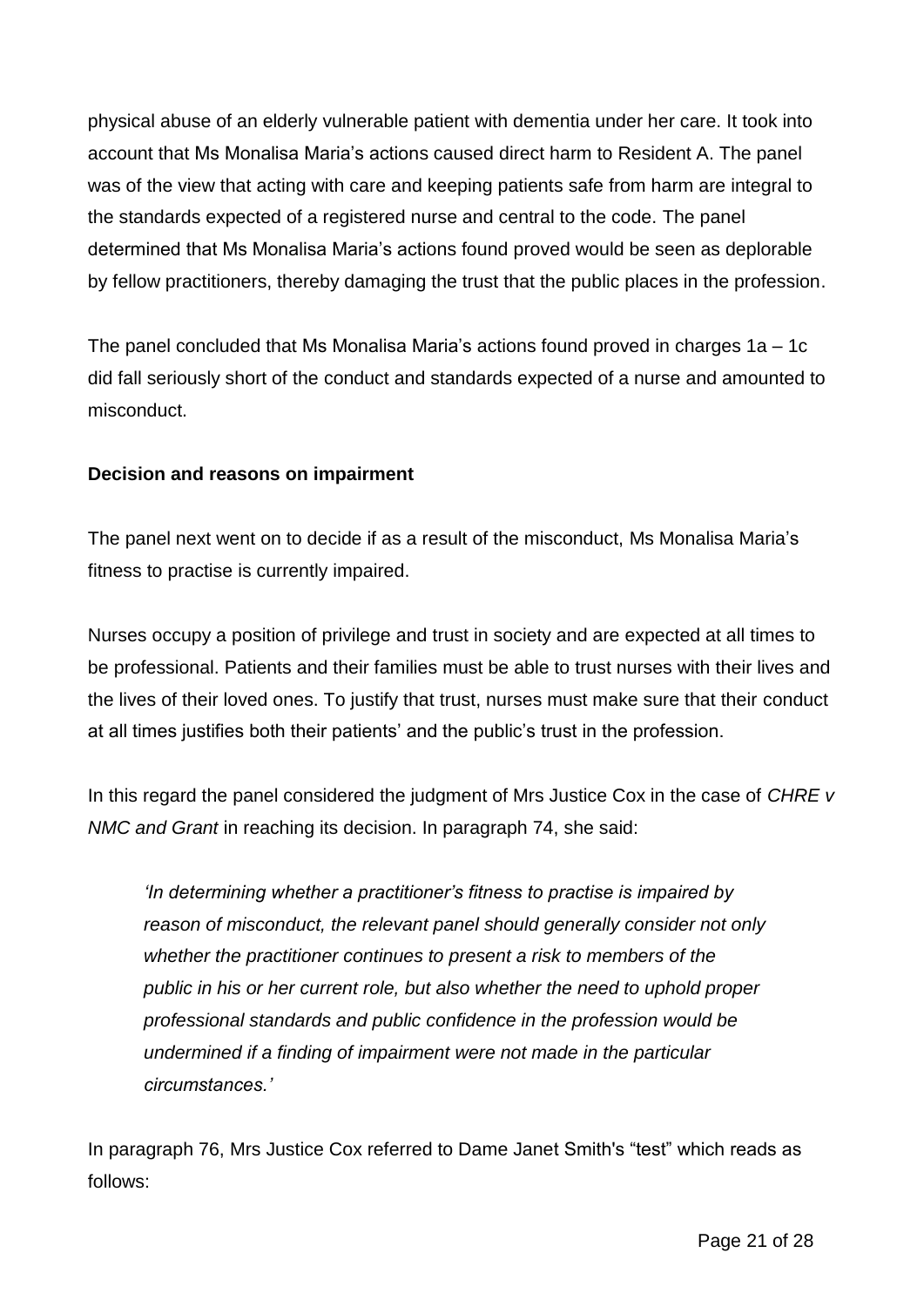*'Do our findings of fact in respect of the doctor's misconduct, deficient professional performance, adverse health, conviction, caution or determination show that his/her fitness to practise is impaired in the sense that s/he:*

- *a) has in the past acted and/or is liable in the future to act so as to put a patient or patients at unwarranted risk of harm; and/or*
- *b) has in the past brought and/or is liable in the future to bring the medical profession into disrepute; and/or*
- *c) has in the past breached and/or is liable in the future to breach one of the fundamental tenets of the medical profession; and/or*
- *d) ...'*

The panel determined that limbs a, b and c in the above test were engaged both in the past and in the future.

The panel found that Resident A was put at risk and caused physical harm as a result of Ms Monalisa Maria's misconduct. The panel was of the view that Ms Monalisa Maria's misconduct had breached the fundamental tenets of the nursing profession and therefore brought its reputation into disrepute.

The panel noted that it had not received any evidence to suggest that Ms Monalisa Maria has demonstrated an understanding of how her actions put patients at a risk of harm or how this impacted negatively on the reputation of the nursing profession. The panel has no evidence before it from Ms Monalisa Maria regarding insight, remorse and steps taken remediate. The panel bore in mind that Ms Monalisa Maria has failed to engage with the NMC since the referral of the case in October 2019.

The panel was satisfied that the misconduct in this case was indicative of an attitudinal issue and therefore more difficult to remediate.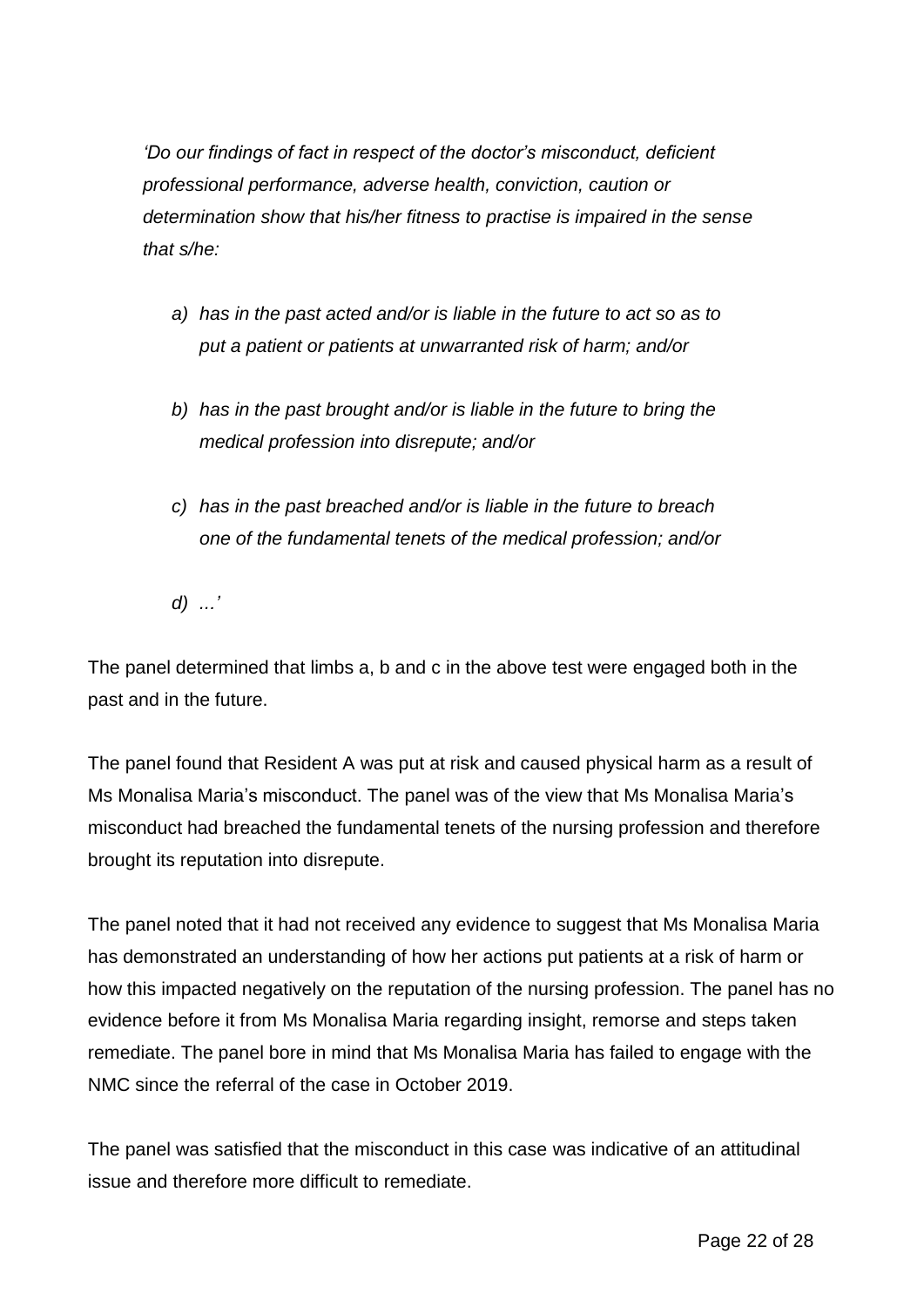The panel was of the view that there is a high risk of repetition based on the lack of evidence of any insight, remorse or remediation. The panel noted that Ms Monalisa Maria's actions set out in the charges found proved directly harmed a vulnerable patient. On the basis of all the information before it, the panel decided that there is a risk to the public, if Ms Monalisa Maria was allowed to practise without restriction. The panel therefore determined that a finding of current impairment on public protection grounds is necessary.

The panel bore in mind that the overarching objectives of the NMC; to protect, promote and maintain the health, safety, and well-being of the public and patients, and to uphold and protect the wider public interest. This includes promoting and maintaining public confidence in the nursing and midwifery professions and upholding the proper professional standards for members of those professions.

The panel concluded that public confidence in the profession would be undermined if a finding of impairment were not made in this case and therefore finds Ms Monalisa Maria's fitness to practise is also impaired on the grounds of public interest.

Having regard to all of the above, the panel was satisfied that Ms Monalisa Maria's fitness to practise is currently impaired.

# **Sanction**

The panel has considered this case very carefully and has decided to make a striking-off order. It directs the registrar to strike Ms Monalisa Maria off the register. The effect of this order is that the NMC register will show that Ms Monalisa Maria has been struck-off the register.

In reaching this decision, the panel has had regard to all the evidence that has been adduced in this case and had careful regard to the Sanctions Guidance (SG) published by the NMC. The panel accepted the advice of the legal assessor.

### **Representations on sanction**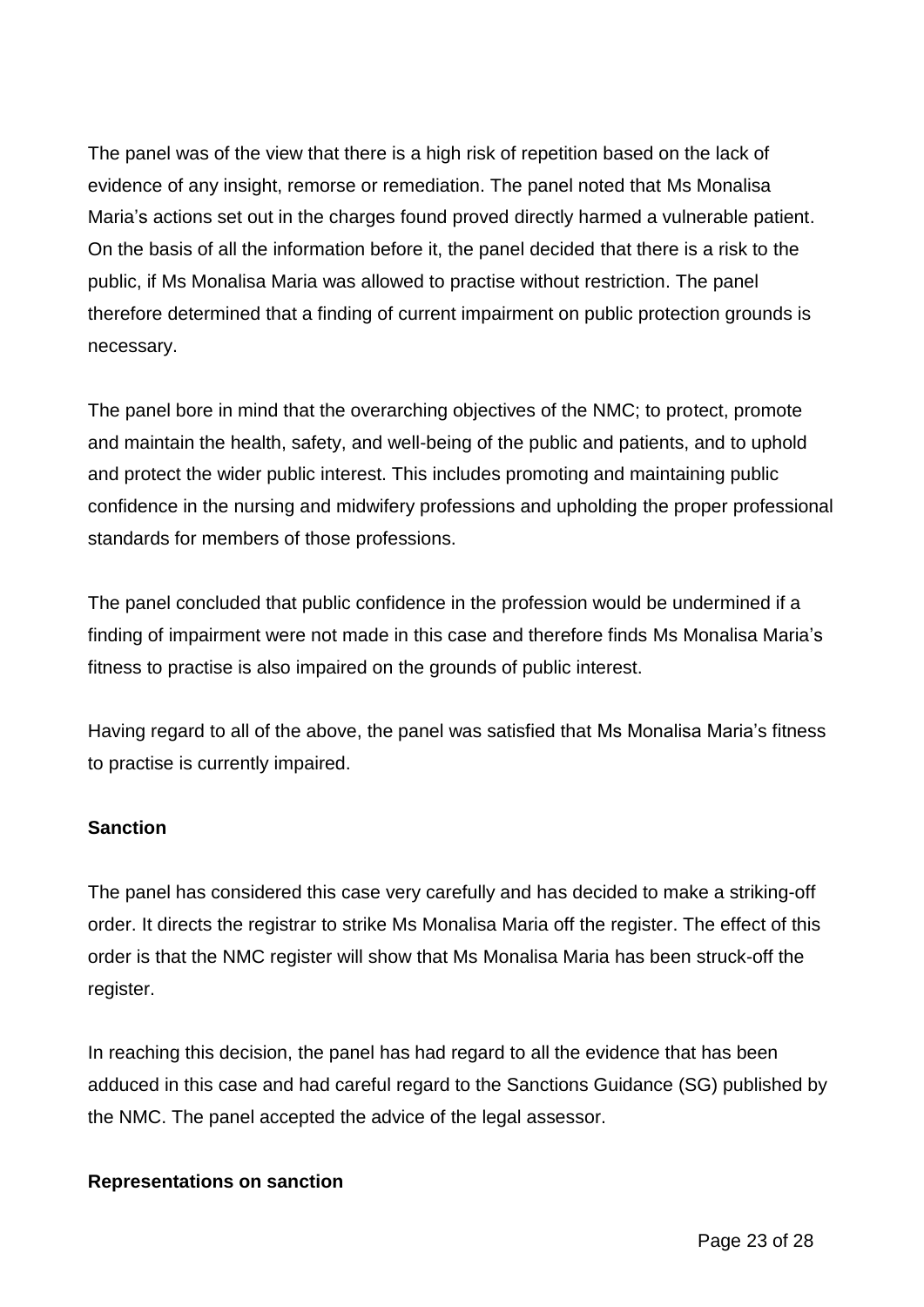The panel noted that in the Statement of Case attached to the Notice of Meeting, dated 2 March 2022, the NMC had advised Ms Monalisa Maria that it would seek the imposition of a striking-off order if it found Ms Monalisa Maria's fitness to practise currently impaired. No representations were received from Ms Monalisa Maria.

# **Decision and reasons on sanction**

Having found Ms Monalisa Maria's fitness to practise currently impaired, the panel went on to consider what sanction, if any, it should impose in this case. The panel has borne in mind that any sanction imposed must be appropriate and proportionate and, although not intended to be punitive in its effect, may have such consequences. The panel had careful regard to the SG. The decision on sanction is a matter for the panel independently exercising its own judgement.

The panel took into account the following aggravating features:

- Abuse of position of trust;
- Deliberate conduct which put patients at risk of harm and caused actual harm and distress to Resident A;
- Evading responsibility by immediately leaving the country;
- Non engagement with the NMC;
- Lack of insight, remorse and remediation.

The panel did not identify any mitigating features in this case.

The panel first considered whether to take no action but concluded that this would be inappropriate in view of the seriousness of the case. The panel decided that it would not protect the public or satisfy public interest to take no further action.

It then considered the imposition of a caution order but again determined that, due to the seriousness of the case, and the public protection issues identified, an order that does not restrict Ms Monalisa Maria's practice would not be appropriate in the circumstances. The SG states that a caution order may be appropriate where *'the case is at the lower end of*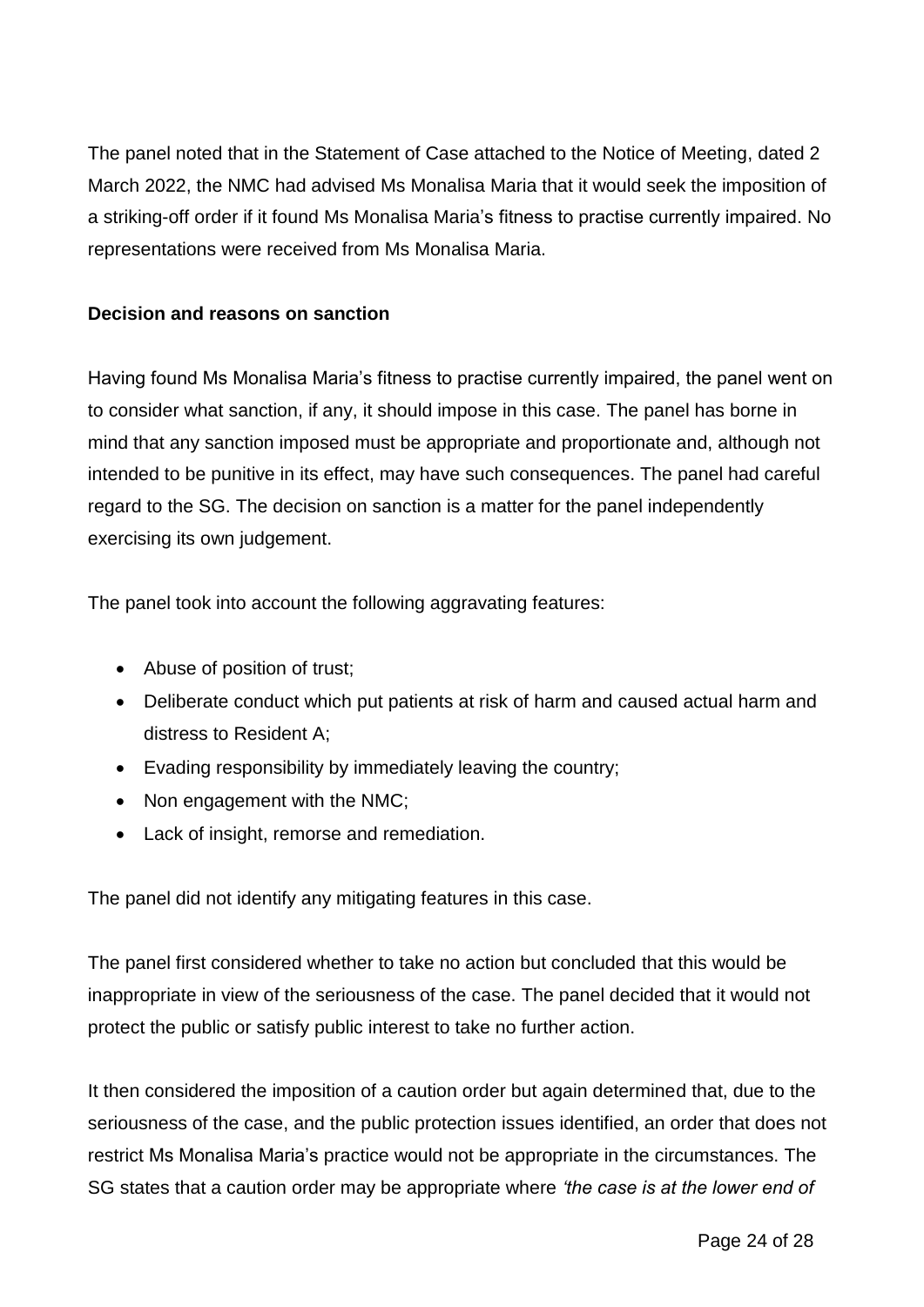*the spectrum of impaired fitness to practise and the panel wishes to mark that the behaviour was unacceptable and must not happen again.'* The panel considered that Ms Monalisa Maria's misconduct was not at the lower end of the spectrum and that a caution order would be inappropriate in view of the seriousness of the case. The panel decided that it would be neither proportionate nor in the public interest to impose a caution order.

The panel next considered whether placing conditions of practice on Ms Monalisa Maria's registration would be a sufficient and appropriate response. The panel considered that the concerns related to abuse of a patient, which indicates harmful deep-seated personality and attitudinal problems. The panel did not receive any evidence of insight, remorse or remediation and was not aware if Ms Monalisa Maria would be willing to submit to and comply with conditions. The panel is of the view that there are no practical or workable conditions that could be formulated, given the nature of the charges in this case and risk of repetition. Furthermore, the panel concluded that the placing of conditions on Ms Monalisa Maria's registration would not adequately protect the public and meet the public interest.

The panel then went on to consider whether a suspension order would be an appropriate sanction. The SG states that suspension order may be appropriate where some of the following factors are apparent:

- *A single instance of misconduct but where a lesser sanction is not sufficient;*
- *No evidence of harmful deep-seated personality or attitudinal problems;*
- *No evidence of repetition of behaviour since the incident;*
- *The Committee is satisfied that the nurse or midwife has insight and does not pose a significant risk of repeating behaviour.*

The panel determined that abuse of any patient is inherently serious and found that the misconduct in this case reflected harmful deep-seated personality and attitudinal problems. It also found no evidence of insight or remorse, and a consequent risk of repetition.

The conduct, as highlighted by the facts found proved, was a significant departure from the standards expected of a registered nurse. The panel determined that there was no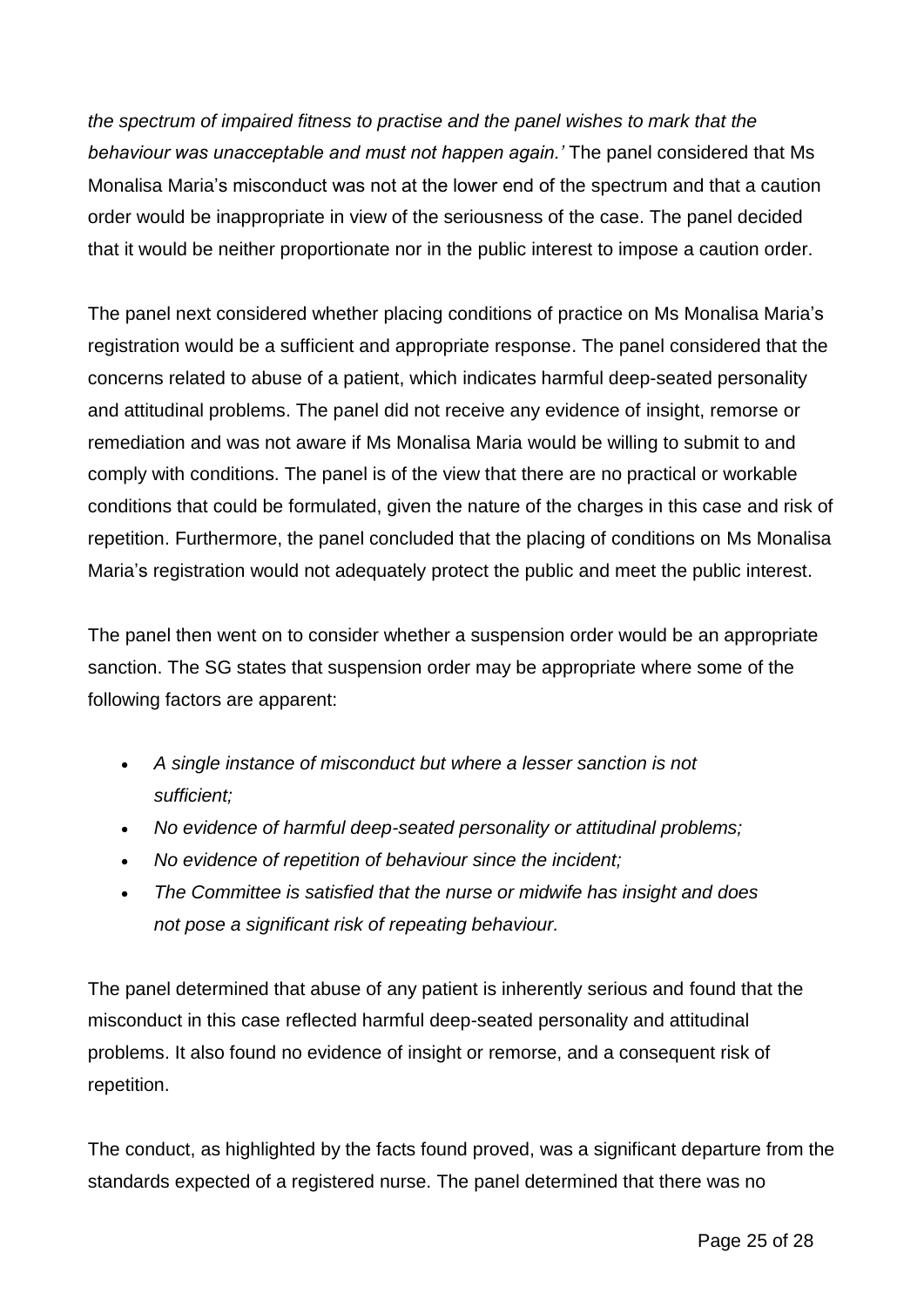evidence to suggest that Ms Monalisa Maria would use a period of suspension to address the specific concerns raised about her conduct in this matter. In this particular case, the panel determined that a suspension order would not be a sufficient, appropriate or proportionate sanction to mark the gravity of this misconduct in order to maintain public confidence in the nursing profession and in the NMC as its regulator.

Finally, in looking at a striking-off order, the panel took note of the following paragraphs of the SG:

- *Do the regulatory concerns about the nurse or midwife raise fundamental questions about their professionalism?*
- *Can public confidence in nurses and midwives be maintained if the nurse or midwife is not removed from the register?*
- *Is striking-off the only sanction which will be sufficient to protect patients, members of the public, or maintain professional standards?*

Ms Monalisa Maria's actions were significant departures from the standards expected of a registered nurse, and are fundamentally incompatible with her remaining on the register. The panel was of the view that the findings in this particular case demonstrate that Ms Monalisa Maria's actions were serious and to allow her to continue practising would put patients at risk of serious harm and undermine public confidence in the profession and in the NMC as a regulatory body.

The panel received no evidence that Ms Monalisa Maria has developed any insight or demonstrated any remorse into her misconduct. Nor has she demonstrated that she has developed any understanding of the requirement, as a registered nurse, to act with care and keep patients safe from harm. In addition, the panel has had no information to indicate that Ms Monalisa Maria has done anything at all to remediate her misconduct. The panel was of the view that members of the public would be shocked if a registered nurse who physically abused a vulnerable patient was allowed to remain on the register. Taking account of the SG, the panel could not be satisfied that anything less than a striking-off order would maintain professional standards, keep the public protected and address the public interest in Ms Monalisa Maria's case.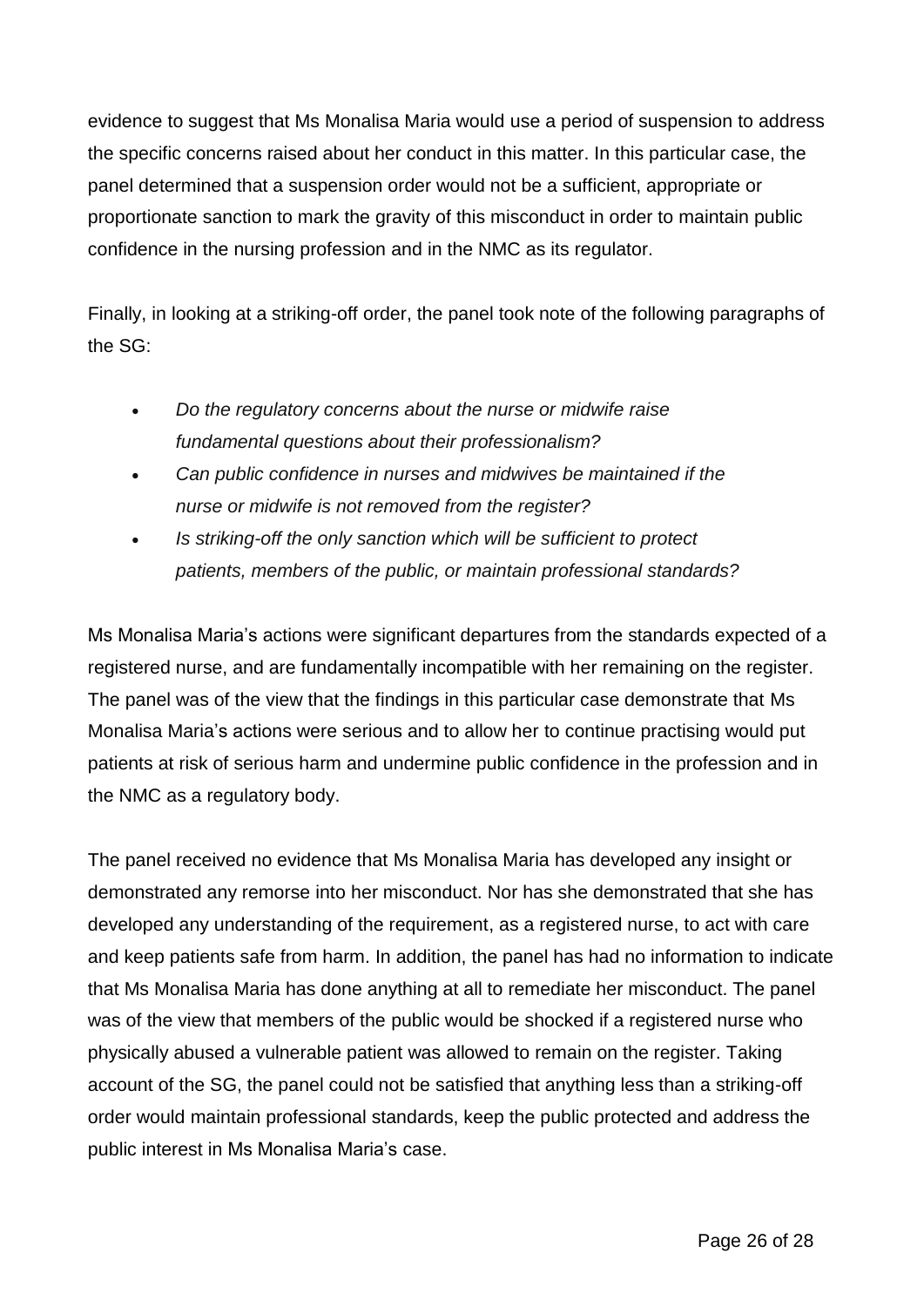Balancing all of these factors and after taking into account all the evidence before it during this case, the panel determined that the appropriate and proportionate sanction is that of a striking-off order. Having regard to the matters it identified, in particular the effect of Ms Monalisa Maria's actions in bringing the profession into disrepute by adversely affecting the public's view of how a registered nurse should conduct herself, the panel has concluded that nothing short of this would be sufficient in this case.

The panel considered that a striking-off order was necessary to mark the importance of maintaining public confidence in the profession, and to send to the public and the profession a clear message about the standard of behaviour required of a registered nurse.

### **Interim order**

As the striking-off order cannot take effect until the end of the 28-day appeal period, the panel has considered whether an interim order is required in the specific circumstances of this case. It may only make an interim order if it is satisfied that it is necessary for the protection of the public, is otherwise in the public interest or in Ms Monalisa Maria's own interest until the striking-off order takes effect.

The panel heard and accepted the advice of the legal assessor.

### **Representations on interim order**

The panel took account of the written representations made by the NMC that it is also necessary for the protection of the public and otherwise in the public interest for there to be an interim suspension order of 18 months to cover the appeal period.

### **Decision and reasons on interim order**

The panel was satisfied that an interim order is necessary for the protection of the public and is otherwise in the public interest. The panel had regard to the seriousness of the facts found proved and the reasons set out in its decision for the substantive order in reaching the decision to impose an interim order.